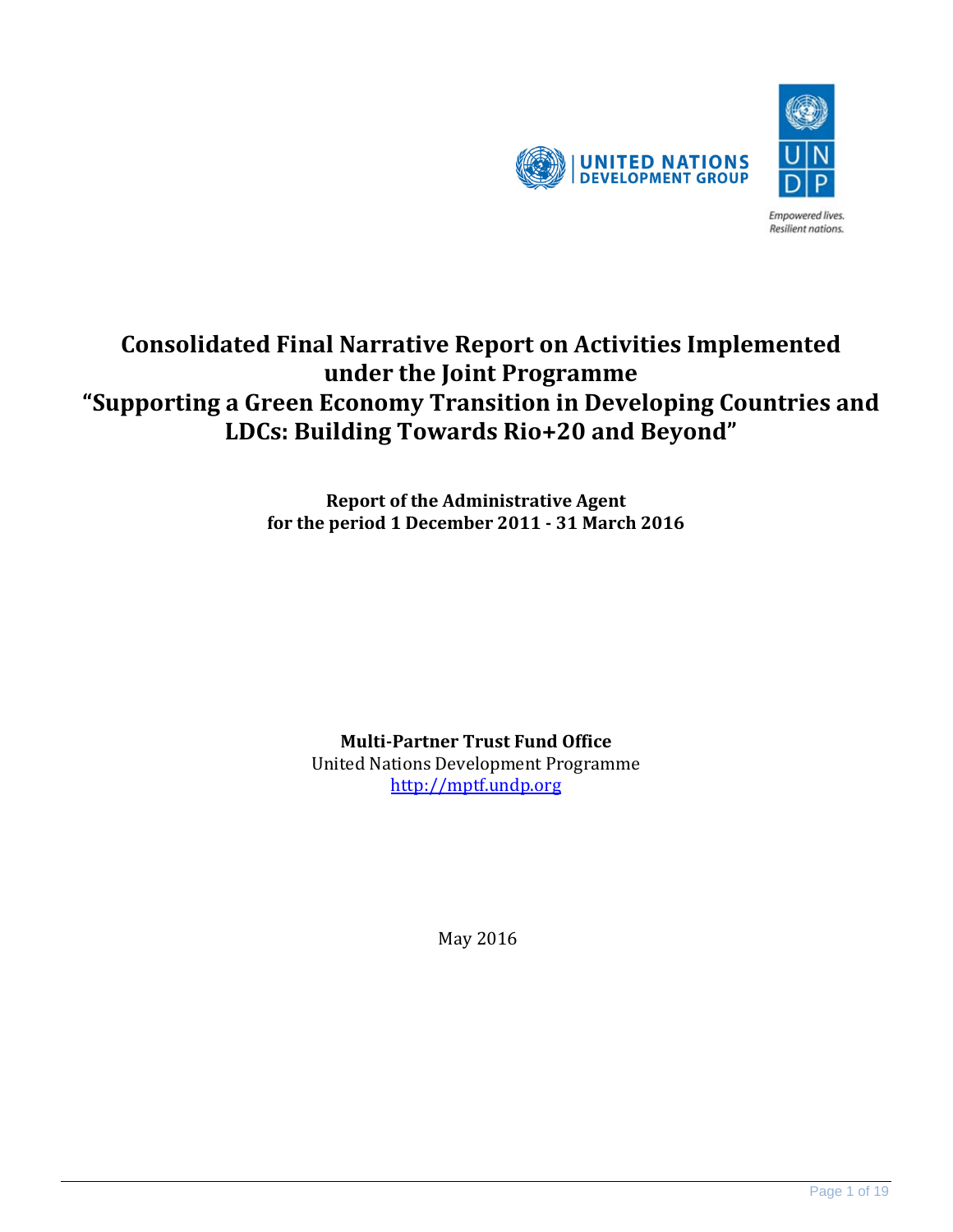

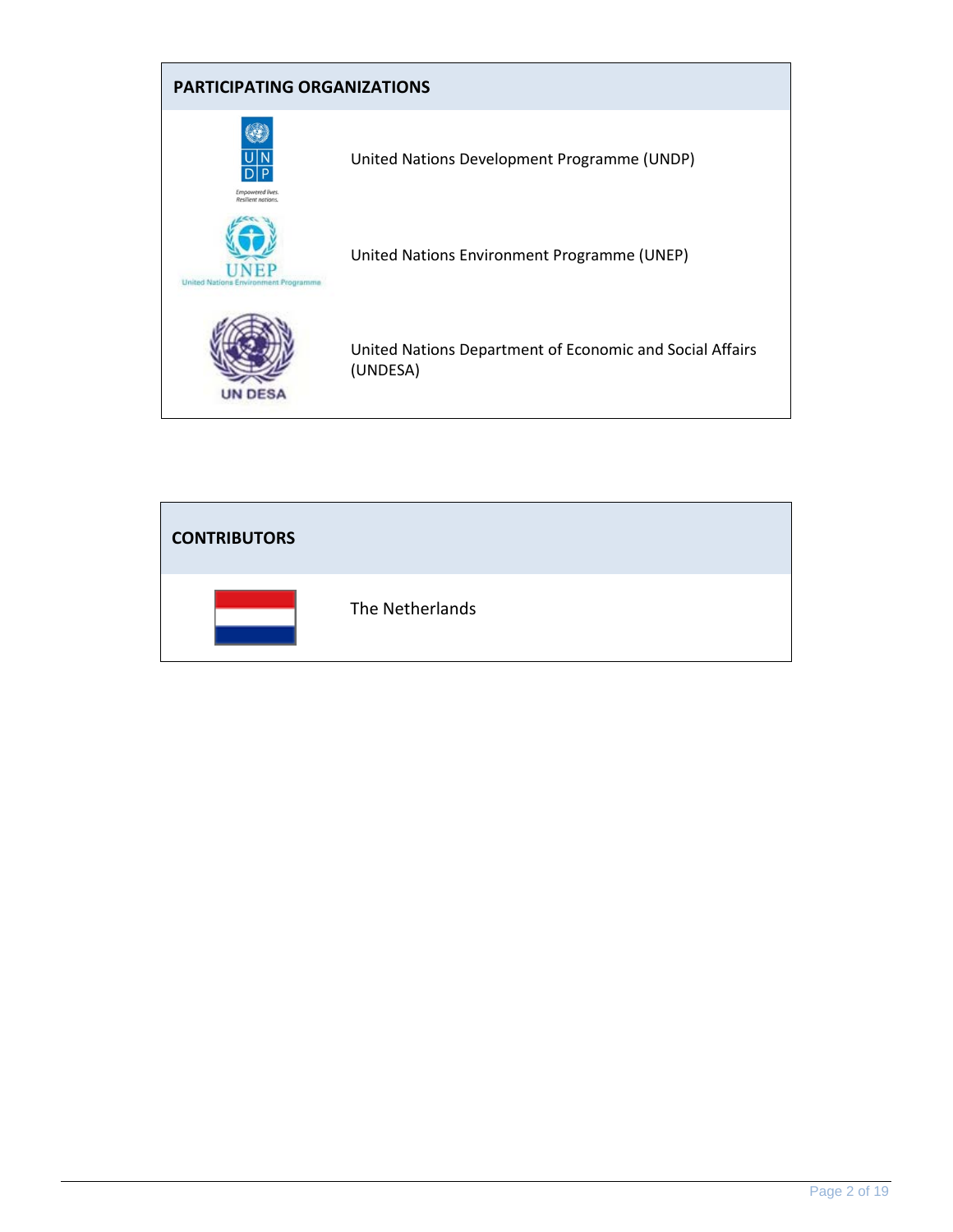# **Table of Contents**

| I.             |  |
|----------------|--|
|                |  |
|                |  |
| II.            |  |
| III.           |  |
|                |  |
| $\mathbf{1}$ . |  |
| $2_{-}$        |  |
| 3.             |  |
| 4.             |  |
|                |  |
|                |  |
|                |  |
|                |  |
|                |  |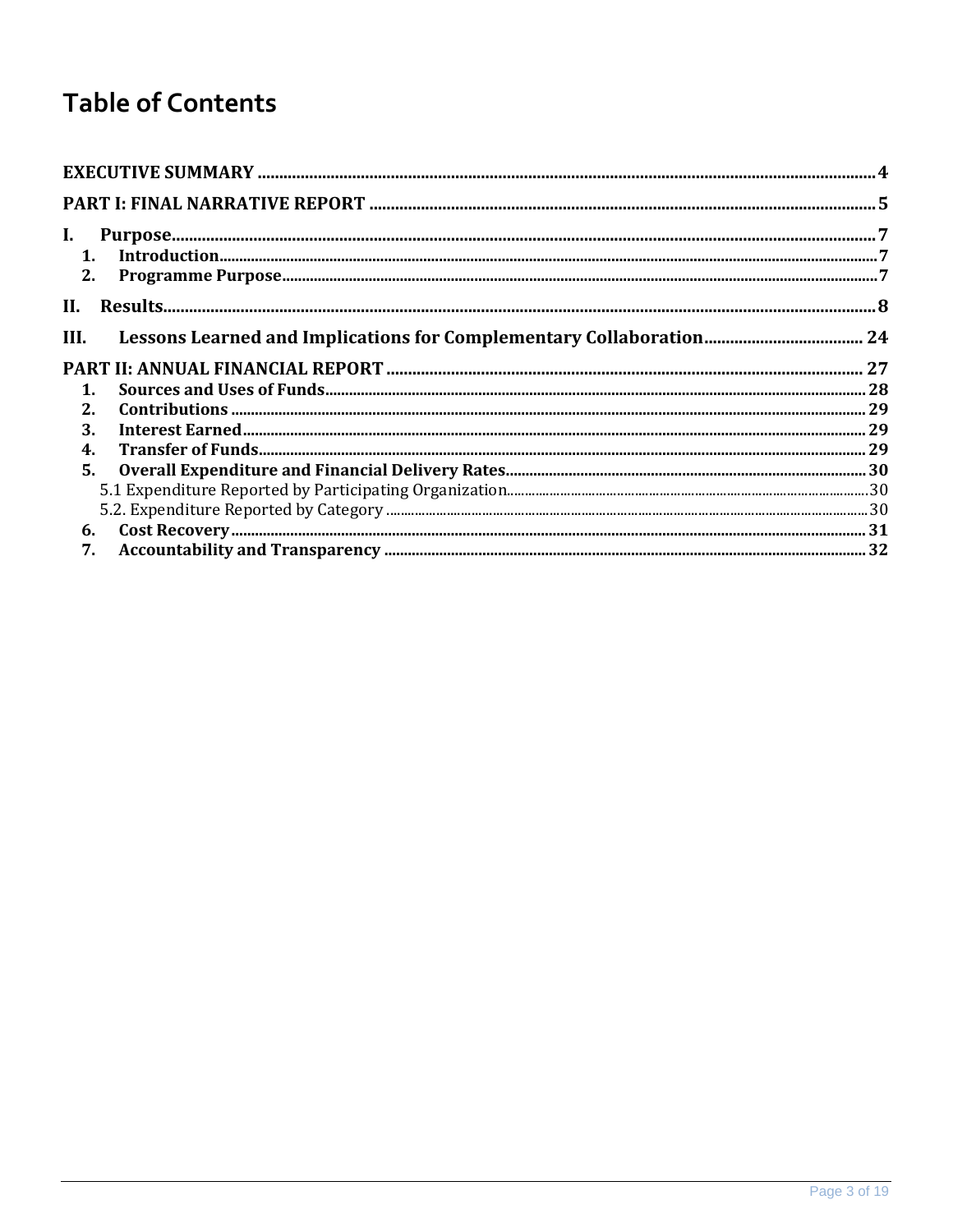# <span id="page-3-0"></span>EXECUTIVE SUMMARY

This Consolidated Final Report on activities implemented under the "Supporting a Green Economy Transition in Developing Countries and LDCs: Building towards Rio+20 and Beyond" Joint Programme covers the period from 1 December 2011 to 31 March 2016. This JP is funded by The Netherlands contribution amounting to US\$ 4,406,400. This report is in fulfillment of the reporting requirements set out in the Standard Administrative Arrangement (SAA) concluded between the Administrative Agent (UNDP MPTF Office) and the Contributor. In line with the Memorandum of Understanding (MOU), the Report is consolidated based on information, data and financial statements submitted by Participating Organizations. This report is presented in two parts. Part I is the Final Narrative Report and Part II is the 2015 Annual Financial Report. The final certified financial report will be available in May 2017.

Over its four years of implementation, the UNEP-UNDESA-UNDP Green Economy Joint Programme (GEJP) has completed all Phase 1 and Phase 2 activities. In doing so, the GEJP has successfully advanced its three broader objectives and sustainable development outcomes: 1) enhanced political engagement and public support mobilized for the Rio+20 Conference and its follow-up; 2) capacities built and advisory services strengthened on inclusive green economy policies in the context of sustainable development and poverty eradication; and 3) support for inclusive green economy approaches as a means to sustainable development integrated as a key element of One UN and UN Country Team programming.

Experience and lessons learned throughout the four years of GEJP work-planning, implementation, monitoring and reporting have also advanced the Programme's objectives and outcomes. These include more effective and better coordinated GEJP efforts at the country level to align with and better influence national policy processes. It has also drawn on, informed, and strengthened complementary One UN Country Team programming, including the UNDP-UNEP Poverty Environment Initiative (PEI), Partnership for Action on Green Economy (PAGE), Green Growth Knowledge Platform, and partnerships with the African Development Bank, DfID, World Bank, the Global Green Growth Institute, the Green Growth Working Group of the Donor Committee on Enterprise Development, and Green Economy Coalition.

The Joint Programme used the pass-through funding modality. The Multi-Partner Trust Fund Office (MPTF Office) of the United Nations Development Programme (UNDP) serves as the Administrative Agent of the Joint Programme. The MPTF Office receives, administers and manages contributions from the Contributor, and disbursed these funds to the Participating UN Organizations in accordance with the decisions of the Steering Committee. The Administrative Agent receives and consolidates annual reports and submits to the Steering Committee.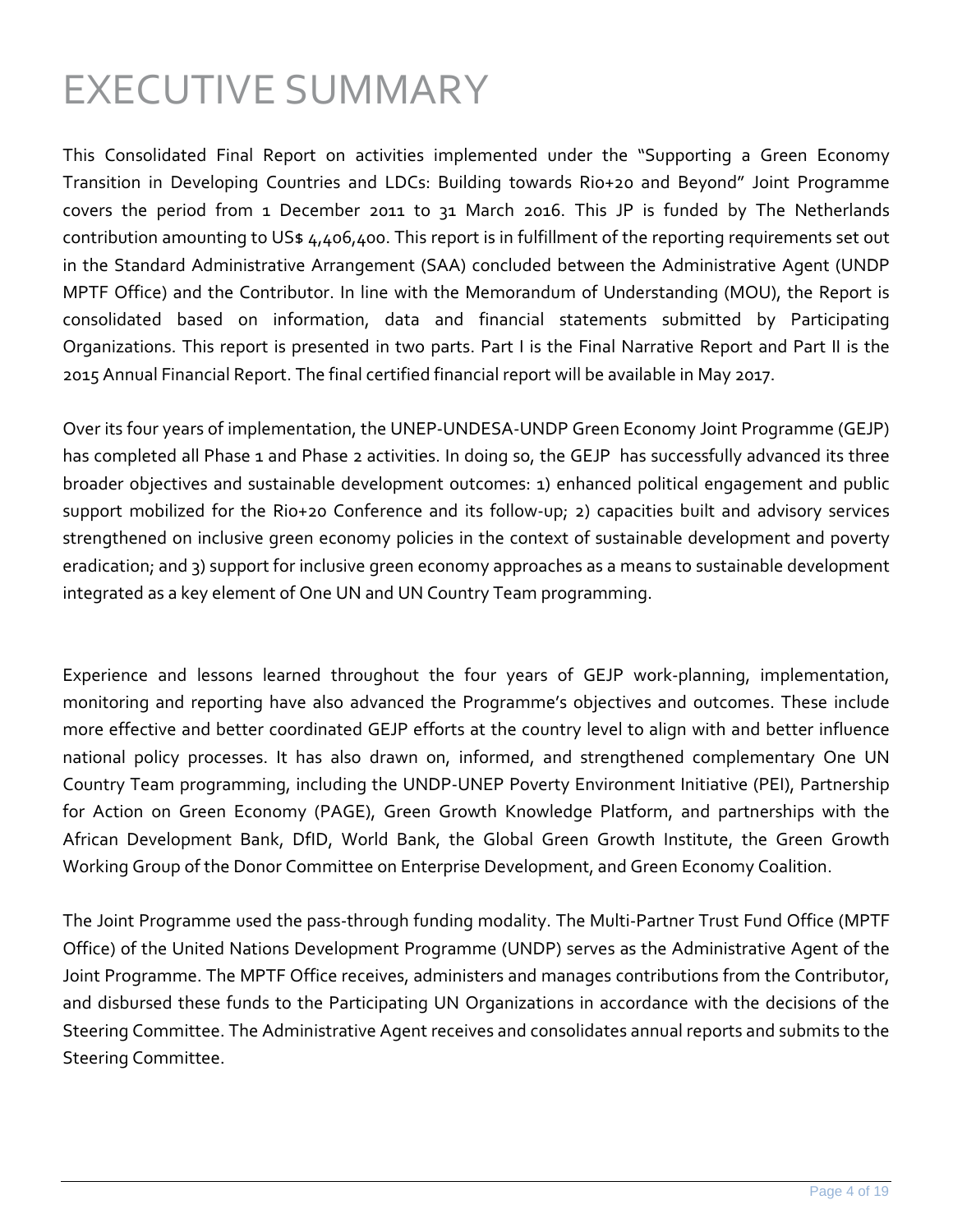

# PART I: FINAL NARRATIVE REPORT

 $\mathsf{r}$ 

| Programme Title & Project Number                                                                                                         | Country, Locality(s), Priority Area(s) /<br><b>Strategic Results</b>                                                                                                                                                                                                                                                                                                                                                                                                                             |
|------------------------------------------------------------------------------------------------------------------------------------------|--------------------------------------------------------------------------------------------------------------------------------------------------------------------------------------------------------------------------------------------------------------------------------------------------------------------------------------------------------------------------------------------------------------------------------------------------------------------------------------------------|
| Programme Title: "Supporting a Green Economy<br>٠<br>Transition in Developing Countries and LDCs: Building<br>towards Rio+20 and Beyond" | Global, with additional regional and national-level focus<br>in Phase on: Bangladesh, Indonesia, Ghana, Kenya,<br>Mozambique, Rwanda, and Colombia.                                                                                                                                                                                                                                                                                                                                              |
| MPTF Office Project Reference Number: 00082197                                                                                           | Priority area/ strategic results<br>1) enhanced political engagement and public support<br>mobilized for the Rio+20 Conference and follow-up;<br>2) capacities built and advisory services strengthened on<br>inclusive green economy policies in the context of<br>sustainable development and poverty eradication; and<br>3) support for inclusive green economy approaches as a<br>means to sustainable development integrated as a key<br>element of One UN and UN Country Team programming. |
| <b>Participating Organization(s)</b>                                                                                                     | <b>Implementing Partners</b>                                                                                                                                                                                                                                                                                                                                                                                                                                                                     |
| <b>UNDP</b><br><b>UNDESA</b><br><b>UNEP</b>                                                                                              | National counterparts: central ministries of<br>$\bullet$<br>planning/finance, ministries of environment, other<br>UNCT sister agencies, other multilateral partners                                                                                                                                                                                                                                                                                                                             |
| <b>Joint Programme Cost (US\$)</b>                                                                                                       | <b>Programme Duration</b>                                                                                                                                                                                                                                                                                                                                                                                                                                                                        |
| JP Contribution from the<br>Government of Netherlands<br>(pass-through): 4,406,400                                                       | Overall Duration: 40 months                                                                                                                                                                                                                                                                                                                                                                                                                                                                      |
| TOTAL: 4,406,400                                                                                                                         | Start Date <sup>1</sup> : 01.12.2011                                                                                                                                                                                                                                                                                                                                                                                                                                                             |
| <b>Programme Assessment/</b>                                                                                                             | <b>Report Submitted By</b>                                                                                                                                                                                                                                                                                                                                                                                                                                                                       |
| Review/Mid-Term Eval.                                                                                                                    |                                                                                                                                                                                                                                                                                                                                                                                                                                                                                                  |
| Assessment/Review<br>$\Box$ Yes<br>$\Box$ lo<br>Mid-Term Evaluation Report<br>$\blacksquare$ No<br>$\Box$ Yes                            | Name: Nik Sekhran,<br>$\circ$<br>Title: Director, Sustainable Development Group,<br>$\circ$<br><b>BPPS</b><br>Participating Organization (Lead): UNDP<br>$\circ$<br>Email address: nik.sekhran@undp.org<br>O                                                                                                                                                                                                                                                                                     |

1

<span id="page-4-0"></span>r

<span id="page-4-1"></span><sup>&</sup>lt;sup>1</sup> The start date is the date of the first transfer of the funds from the MPTF Office as Administrative Agent. Transfer date is available on the **MPTF Office GATEWAY**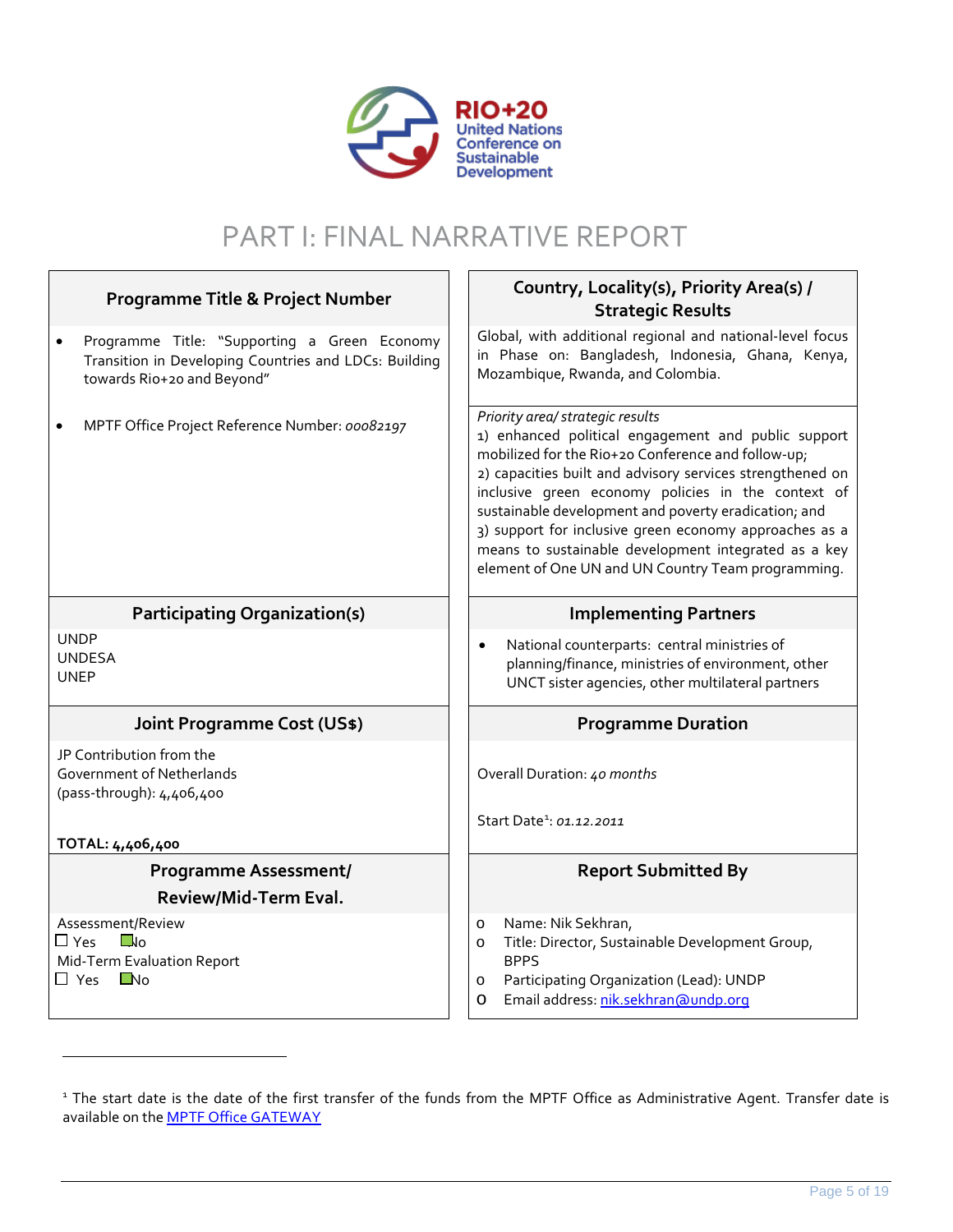# **Glossary**

| AfDB -   | African Development Bank                               |
|----------|--------------------------------------------------------|
| CPD -    | <b>Country Programme Document</b>                      |
| BAU -    | business-as-usual                                      |
| COMESA - | Common Market for Eastern and Southern Africa          |
| DANIDA - | Danish International Development Agency                |
| DfID -   | Department for International Development               |
| DCED -   | Donor Committee on Enterprise Development              |
| ECOWAS - | Economic Community of West African States              |
| EEA -    | <b>Experimental Ecosystem Accounts</b>                 |
| EMG -    | <b>Environment Management Group</b>                    |
| GDP -    | <b>Gross Domestic Product</b>                          |
| GGCRS -  | <b>Green Growth Climate Resilient Strategy</b>         |
| GEJP -   | Green Economy Joint Programme                          |
| GIZ -    | German Society for International Cooperation           |
| GGGI -   | <b>Global Green Growth Institute</b>                   |
| HLCP -   | High level Committee on Programmes                     |
| iGE -    | inclusive Green Economy                                |
| ILO-     | International Labour Oganization                       |
| Ksh -    | Kenya shillings                                        |
| LDCs -   | <b>Least Developed Countries</b>                       |
| MDG -    | Millennium Development Goals                           |
| MPI -    | Multidimensional Poverty Index                         |
| OECD -   | Organisation for Economic Co-operation and Development |
| PAGE -   | Partnership for Action on Green Economy                |
| PEI -    | <b>Poverty Environment Initiative</b>                  |
| PEP -    | <b>Poverty Environment Partnership</b>                 |
| QCPR-    | Quadrennial Comprehensive Policy Review                |
| SDGs -   | Sustainable Development Goals                          |
| SEEA -   | System of Environment and Economic Accounts            |
| SIDA -   | Swiss International Development Cooperation Agency     |
| SIDS -   | <b>Small Island Developing States</b>                  |
| SNA -    | <b>System of National Accounts</b>                     |
| TEEB -   | The Economics of Ecosystems and Biodiversity           |
| UNCT -   | <b>United Nations Country Team</b>                     |
| UNDAF -  | United Nations Development Assistance Framework        |
| UNDG -   | United Nations Development Group                       |
| WAVES -  | Wealth Accounting and Valuation of Ecosystem Services  |
| WB -     | World Bank                                             |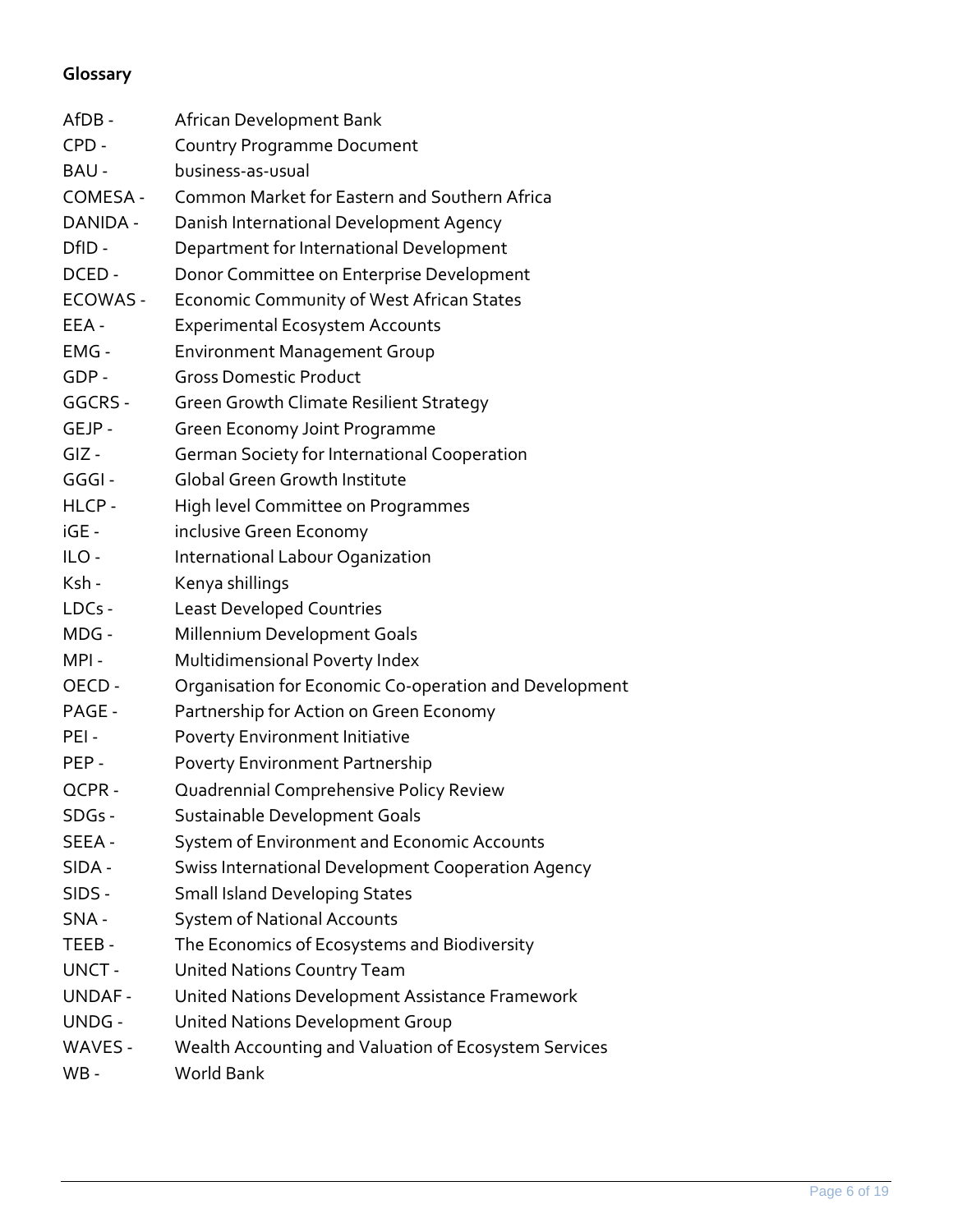# <span id="page-6-0"></span>I. Purpose

## <span id="page-6-1"></span>**1. Introduction**

Preparations for Rio+20 involved extensive consultations on how to achieve sustainable development at the global, national, and community levels, including through inclusive green economy approaches. These debates have helped highlight different perspectives on green economy policies within and across countries, institutions, and stakeholder groups. As recognized by the Rio+20 Outcome Document, inclusive green economy policies can be an important means to reducing poverty and supporting more sustainable development. At the same time, there are different green economy approaches, models and tools available to each country depending on context and needs.

Transitions to more inclusive, greener economies can be made without having to choose between strong growth, social progress, or environmental sustainability. Through careful planning, greener economies can be designed in ways that limit any potential harm, while increasing access to new economic investments, reducing inequalities and promoting social well-being. To ensure that countries can achieve these goals they need to be informed by the best available information and analysis. Decision-makers need access to a practical set of policy tools and measures that respond to the needs of different country contexts. The Rio+20 Outcome Document recognizes these needs and encourages UN agencies and partners to help meet this demand by coordinating information on toolboxes, best practice models, and methodologies to track the success of inclusive green economy approaches.

### <span id="page-6-2"></span>**2. Programme Purpose**

The UNEP-UNDESA-UNDP Joint Programme for "Supporting a Green Economy Transition in Developing Countries and LDCs: Building towards Rio+20 and Beyond" Joint Programme (GEJP) has been designed to contribute to three sustainable development outcomes: 1) enhanced political engagement and public support mobilized for the Rio+20 Conference and its follow-up; 2) capacities built and advisory services strengthened on inclusive green economy policies in the context of sustainable development and poverty eradication; and 3) support for inclusive green economy approaches as a means to sustainable development integrated as a key element of One UN and UN Country Team programming.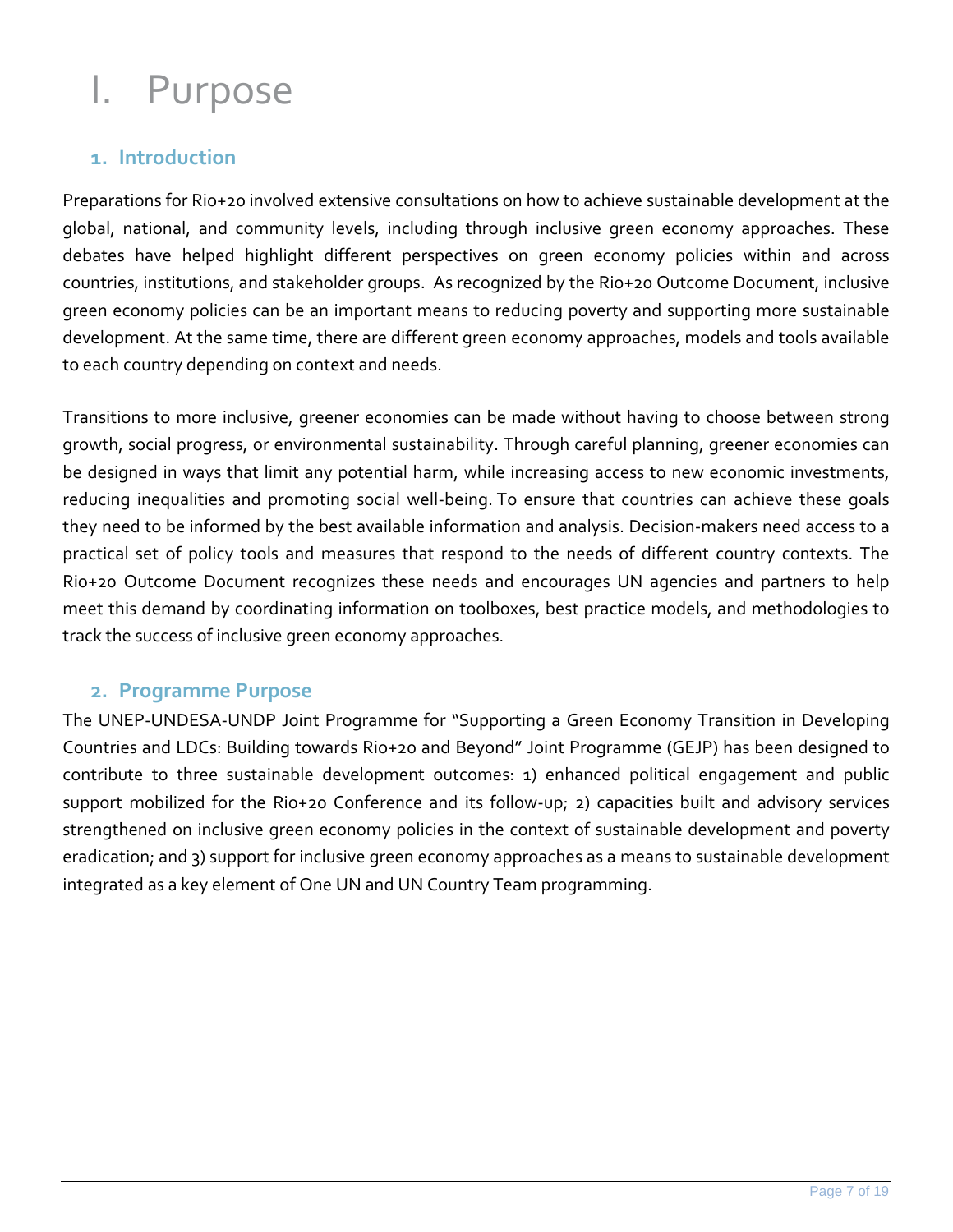# <span id="page-7-0"></span>II. Results

After four years of implementation, the UNEP-UNDESA-UNDP Joint Programme (GEJP) has completed its objectives. Activities at the global, regional and country level have drawn on a strengthened collaboration between UNEP, UNDESA, and UNDP. These activities included Phase 1 support for: Global Workshops and National Assessments; and Phase 2 support for: Expanding Support to Post-Rio Consultations (2.4), Development and Adoption of Sustainable Development Enabling Policy Frameworks and Tailored Roadmaps (2.5), and Helping Countries Build Measurement Frameworks (2.6).

These efforts have advanced the three development outcomes of the GEJP, i.e. the have: 1) influenced Rio+20 follow-up and preparations for the 2030 Agenda and Sustainable Development Goals (SDGs) at all levels enhanced political engagement; 2) strengthened capacities and advisory services on inclusive green economy policies in the context of sustainable development and poverty eradication; and 3) promoted inclusive green economy approaches as a means to sustainable development integrated as a key element of One UN and UN Country Team programming, with direct links to PEI and PAGE programming.

Some initial work and timelines were adjusted in response to new opportunities and programming realities, including shifting development priorities in some partner countries, including Bangladesh. Since the Joint Programme was designed, complementary partner initiatives continued to evolve in the post-Rio context related to inclusive green economy, green growth, and the 2030 Agenda and SDG framework. Activities were designed to strengthen synergies with these initiatives. The timing of some activities was also shifted to ensure full ownership by government partners and greater engagement with agencies pursuing similar objectives. For these reasons the Joint Programme was extended until March 2016 at no cost.

A more detailed report on overall Phase 1 and Phase 2 implementation results and outcomes follows.

#### **Phase 1**

# **Outcome 1 Enhancing Political Engagement and Mobilizing Public Support in the Runup to the Rio+20 Conference and its follow-up**

**Output 1.1 Providing Countries with National Platforms for Dialogue and Awareness Raising on the Key Themes of Rio+20**

**Output 1.1 status:** 

Partner countries supported - completed, see 2012 Annual Report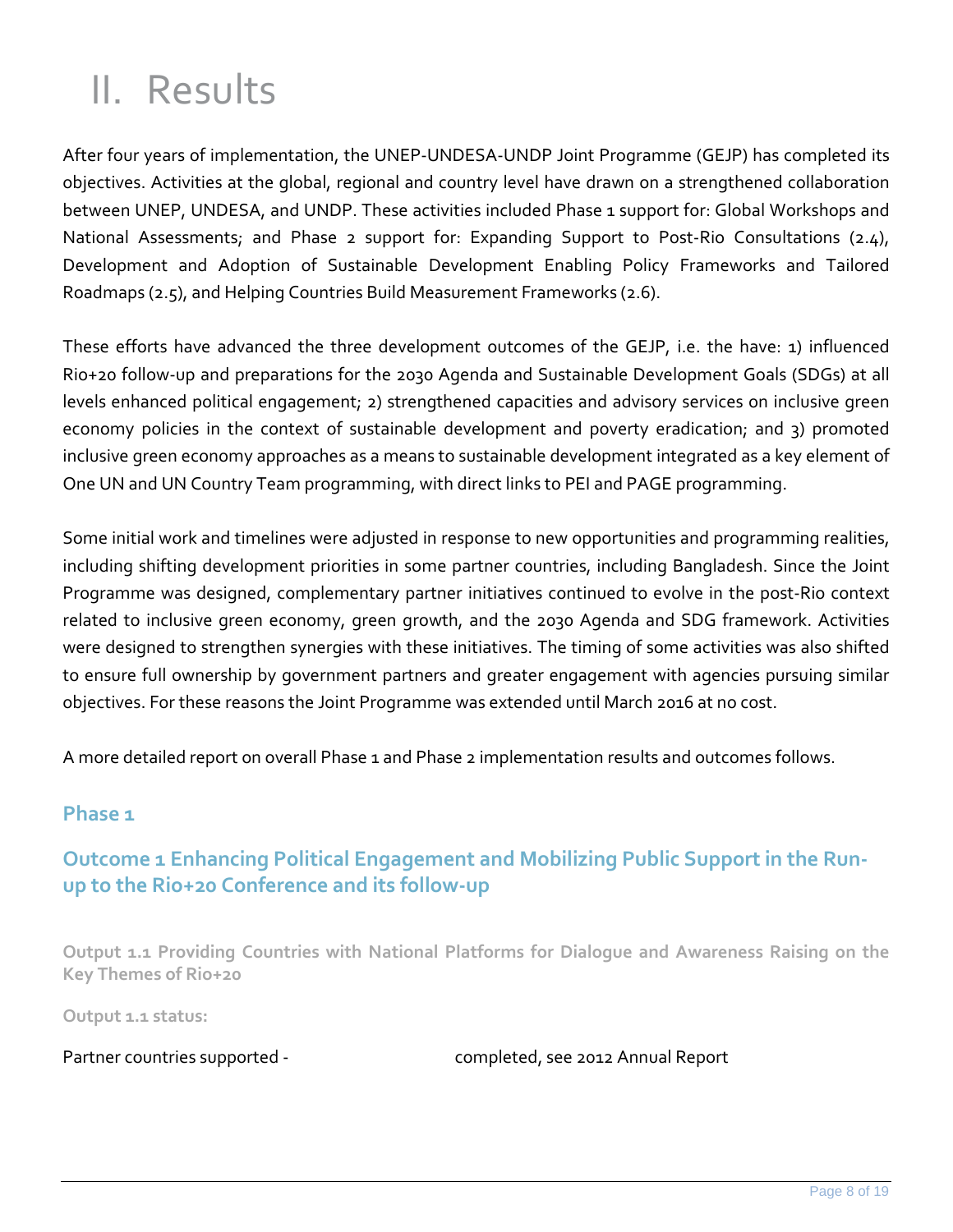Bangladesh, Benin, Ghana, Indonesia, Kenya, Mozambique, Rwanda, Sudan, Yemen

national consultations supported in 3 non-partner countries (Kyrgyzstan, Cape Verde, The Gambia)

The Green Economy Joint Programme (GEJP) facilitated national platforms for dialogue, awareness raising and planning around inclusive green economy approaches in several countries including Bangladesh, Benin, Cape Verde, Ghana, Indonesia, Kenya, Kyrgyzstan, Mozambique, Rwanda, Sudan, The Gambia, and Yemen. This work encompassed three inclusive green economy assessments in Ghana, Kenya and Rwanda to explore the potential impacts of green investments and related policy reforms to promote inclusive growth, poverty reduction, job creation and environmental sustainably at national level. This work illustrates how the UN system can respond to country demand for inclusive green economy approaches.

**Output 1.2 Advocacy and Outreach for Green Economy at Regional and Global Level**

**Output 1.2 status:**

#### **Three global/regional conferences – completed in Phase 1, see 2012 Annual Report**

The GEJP also organized a series of global and regional events as a contribution to Rio+20 debates, as well as post-Rio follow-up. Working in close collaboration, UNEP, DESA, and UNDP advisors in HQ, regional, and country offices facilitated three global events and one regional event before Rio+20, and several global and regional events afterwards. These events brought together more than 400 government and civil society representatives from over 40 developing countries, as well as UN, bilateral and multilateral partners.

It is our assessment that these events, combined with the national platforms described above, succeeded in creating an informal forum outside of Rio+20 negotiations to share perspectives on the inclusive green economy concept and country-driven efforts to move towards greener economies. These events helped strengthen Rio+20 and subsequent 2030 Agenda debates, and have informed future Joint Programme activities by identifying country implementation gaps, and demand for support from UN Country Teams and partners. These activities have drawn on and fed into the UNDP-UNEP Poverty-Environment Initiative (PEI), DESA support to national SD mainstreaming, Green Growth Knowledge Platform, Green Growth Best Practices, Global Green Growth Institute (GGGI), UNSD advisory services and the work of the National Sustainable Development Strategy (NSDS) Programme, UNSD, the G20, OECD, the Green Economy Coalition and Stakeholder Forum.

**Outcome 2. Improved Advisory Services on Green Economy in the Context of Sustainable Development and Poverty Eradication**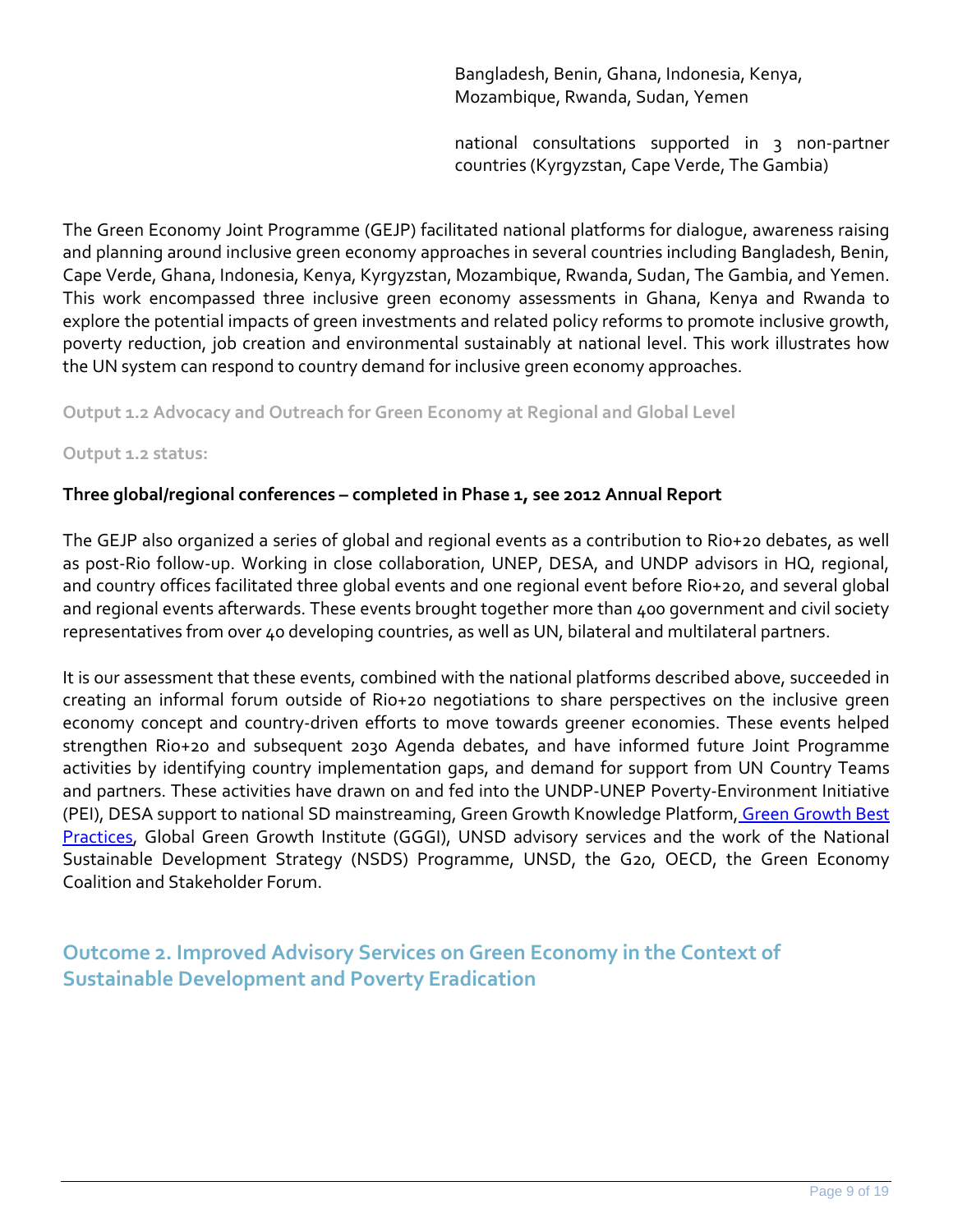**Output 2.1 One Regional Workshop on Economic Tools for Inclusive Green Economy Approaches**

**Output 2.1 Status** 

Two regional tools workshop - Asia-based workshop completed, see 2012 Report Africa-based workshop completed, see 2013 report

As recommended by the JP Steering Committee, collaboration with UNDESA and additional groups at the global, regional, and national levels was deepened as part of ongoing Rio+ 20 follow-up and preparations for the evolving post-2015 Sustainable Development Goals agenda.

In this context, the UNDESA Division for Sustainable Development (DSD), with UNEP and UNDP, organised the workshop on Bridging the Implementation Gap for Rio+20 workshop in New York on 2-3 July 2014. This activity reviewed how GE approaches help reduce poverty, inequality, and vulnerabilities while ensuring environmental sustainability. The sessions highlighted co-benefits across the energy, food and water nexus, drawing from interaction among panellists and participants. Twenty officials from Asia, Africa, Latin America, Middle East and SIDS, including GEJP partner countries, participated to this two-day workshop, while forty attended a complementary side event organized at the HLPF just after the workshop, with resource persons from UNDP, DSD and UNEP, as well as partners from the Green Economy Coalition and Green Growth Best Practice Initiative, see [website here](https://sustainabledevelopment.un.org/index.php?page=view&type=13&nr=778&menu=23) for more details.

An additional workshop was organized by DSD from f 14-15 October 2015 in Geneva, in collaboration with UNEP, who hosted the event, and UNDP, with the participation of national counterparts from Colombia, Ghana, Indonesia and Mozambique, as well as experts from academic, research and non-governmental organisations. The workshop responded to the need to assist stakeholders with a system-approach framework, strengthening integrated policy-making, and map policy-support tools already available. Both framework and tools are central to revealing linkages across SD dimensions, sectors and institutions, while defining needs for tools of specific policy design and implementation, institutional arrangements, as well as iterative monitoring, evaluation, and reporting. The workshop validated the ongoing development of a SD Transition Toolbox being prepared by DESA in collaboration with UNEP, UNDP, and GEJP partners.

The impact of these activities is significant and already tangible. As highlighted in several sections of the 2030 Agenda Resolution (A/RES/70/1), integration (in its different meanings from SD mainstreaming to vertical coordination, horizontal coherence, and thematic inter-linkages across specific nexus or the entire range of SDGs) is at the heart of sustainable development and key to reaching the SDGs. The policy tools workshops organised under the GEJP provided all stakeholders, including the implementing agencies, an opportunity to understand the various aspects of integration, while developing and testing strategies for related capacity development work among participating countries. This was of direct benefit to those pilots, who are among the forerunners of implementing the 2030 Agenda. For example, the GEJP activities involved the Indonesian actors in government and UNDP that are building the KT-GEM data modelling programme, both learning from their experience and sharing it with the other GEJP participants. Those activities are also now informing and guiding the latest programming of UNDP, UNEP and DESA in outscaling integrated policy support to other countries, notably through the PAGE initiative, the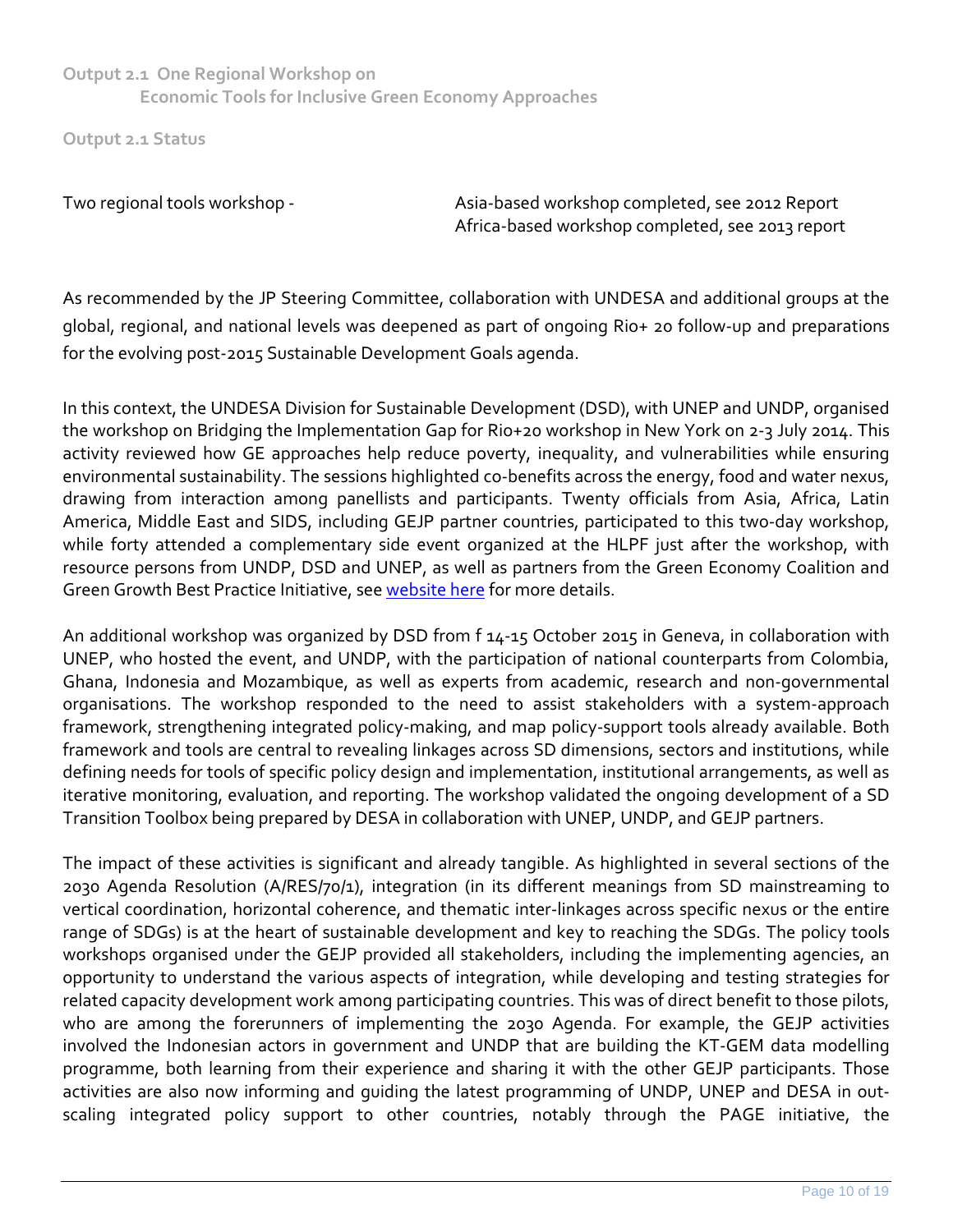Mainstreaming, Acceleration and Policy Support (MAPS) Reference Guide to UN Country Teams, and the upcoming SD Transition Toolbox.

**Output 2.2 Report on Poverty and Inclusive Green Economy Approaches** 

#### **Output 2.2 Status**

Poverty and Green Economy Report - Finalized

The GEJP drew on its experiences over Phase 1 and Phase 2, as well as the work of complementary initiatives and research, to finalize a "Report on Poverty and Inclusive Green Economy Approaches" (Output 2.2). The report includes case studies relevant to GEJP partner country contexts. This research draws on existing literature, policy reviews and programming experience, as well as several newly commissioned GEJP case studies that assess links between poverty eradication, jobs and livelihoods, and inclusive green economy policy approaches in areas of: energy, natural resource management including forests, waste management, eco-tourism, employment generation programmes, and environmental fiscal reform.

This work informed GEJP work at the national, regional, and global level. Findings from the report and case studies were shared at the global PAGE Workshop in Dubai in March 2014, and were used to inform the work of PAGE and the 2015 Poverty Environment Partnership (PEP) meeting. The Report has been translated into Spanish and French, and continues to be disseminated, including the 2016 PEP meeting.

#### **Output 2.3 Inclusive Green Economy Joint Assessments**

#### **Output 2.3 status:**

Three joint Green Economy studies - completed in 3 partner countries, Ghana, Kenya, and Rwanda

Three green economy studies have been delivered in Ghana, Kenya and Rwanda to explore the potential impacts of green investments and related policy reforms to promote inclusive growth, poverty reduction, job creation and environmental sustainably at the national level. The studies are based on policy goals and priorities contained in national development strategies and plans such as Vision 2030 in Kenya, and Ghana's Shared Growth and Prosperity Agenda, to ensure policy relevance and articulation with national sustainable development objectives. The studies have been conducted by national technical institutions designated by national governments in consultation with UN agencies. Inter-ministerial committees on green economy set up in each country and facilitated by ministries of environment with the effective participation of ministries of economy, planning, and sectoral agencies have served as a steering body for producing the reports. National multi-stakeholder green economy workshops were held to initiate the studies and validate results. UN agencies, development partners, civil society and private sector representatives took part in these workshops and initial reviews of the report findings. Staff from UNEP and UNDP contributed to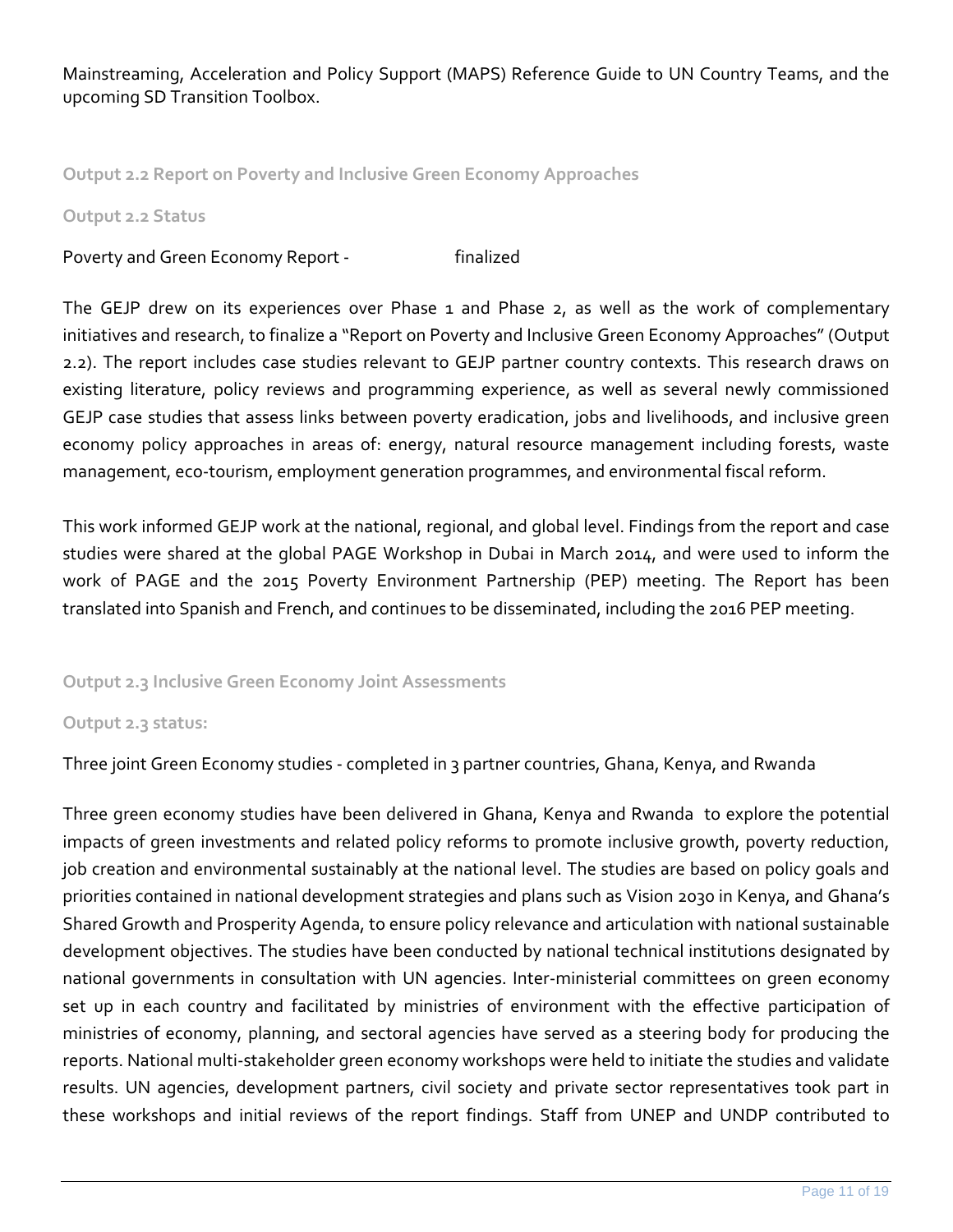reviewing assessment reports and participated in review and validation workshops, enhancing inter-agency cooperation and coordination in the process. For example, the UN Resident Coordinator and UNDP Resident Representative contributed to the study in workshops in Ghana.

The studies have revealed that inclusive green economy approaches could offer these countries new opportunities for sustained economic growth, energy saving, agricultural productivity, progress on the MDGs, and create green jobs for a growing young population. For example, findings from the assessment in Kenya indicate that the country would achieve faster economic growth with an average annual real GDP growth rate of 5%, as compared to 3.7% under business-as-usual (BAU) between 2010 and 2030. Real per capita national income would rise to Ksh  $57,000 - 64,000$  in 2030 compared to Ksh  $40,000$  in 2010 and Ksh 53,000 in 2030 under the BAU scenario. This would contribute to reducing the proportion of the population below poverty line by about 3 per cent more than in a BAU scenario. Agricultural output would exceed the baseline scenario by about 23 per cent, as green economy measures help reduce the impact of climate change. A composite indicator of MDG progress is projected to increase from 0.54 in 2010 to 0.67 – 0.72 in 2030 compared to 0.63 under BAU. To realize the potential of this inclusive green economy approach, several key challenges need to be addressed including political, social, economic, financial and technical barriers. Building on the results of this assessment, the GEJP in collaboration with the African Development Bank, ILO, and other UN agencies, supported the formulation of a national inclusive green economy roadmap linked to Kenya's Medium Term Plan for 2013-2017.

In Ghana, three sectors have been adopted for more detailed analysis: agricultural sector, forestry and logging and industry. Although the country is endowed with abundant natural resources, environmental degradation costs the nation about 10% of GDP. The scoping study came up with a number of policy enabling conditions. First, the study notes the importance of sound regulations and standards to facilitate the transitioning to Green Economy especially for the agricultural sector. In this regard, the study not only recommends strict enforcement of existing regulations and standards, but also calls for more specific ones for different sub-sectors. Secondly, the study also calls for the strengthening of economic and fiscal policy instruments, as well as stakeholder capacity building, to facilitate the transition to a green economy. This study will be followed by a quantitative assessment to model more green economy scenarios in Ghana.

The Rwanda energy report assesses the green economy-related initiatives and policies pertaining to the energy sector in line with Vision 2020 and other strategies to develop the energy sector; contribute to socioeconomic development, and improve environmental stewardship. The report draws on qualitative and quantitative analyses, SWOT analysis and stakeholder engagements to make prioritized policy recommendations. Important opportunities include: improving competitiveness with affordable energy; improving resource efficiency by implementing good housekeeping practices; empowering rural poor citizens through activities such as the One Cow Programme; increasing private sector participation in GE initiatives; building partnerships to achieve inclusive GE goals; and mainstreaming issues related to GE.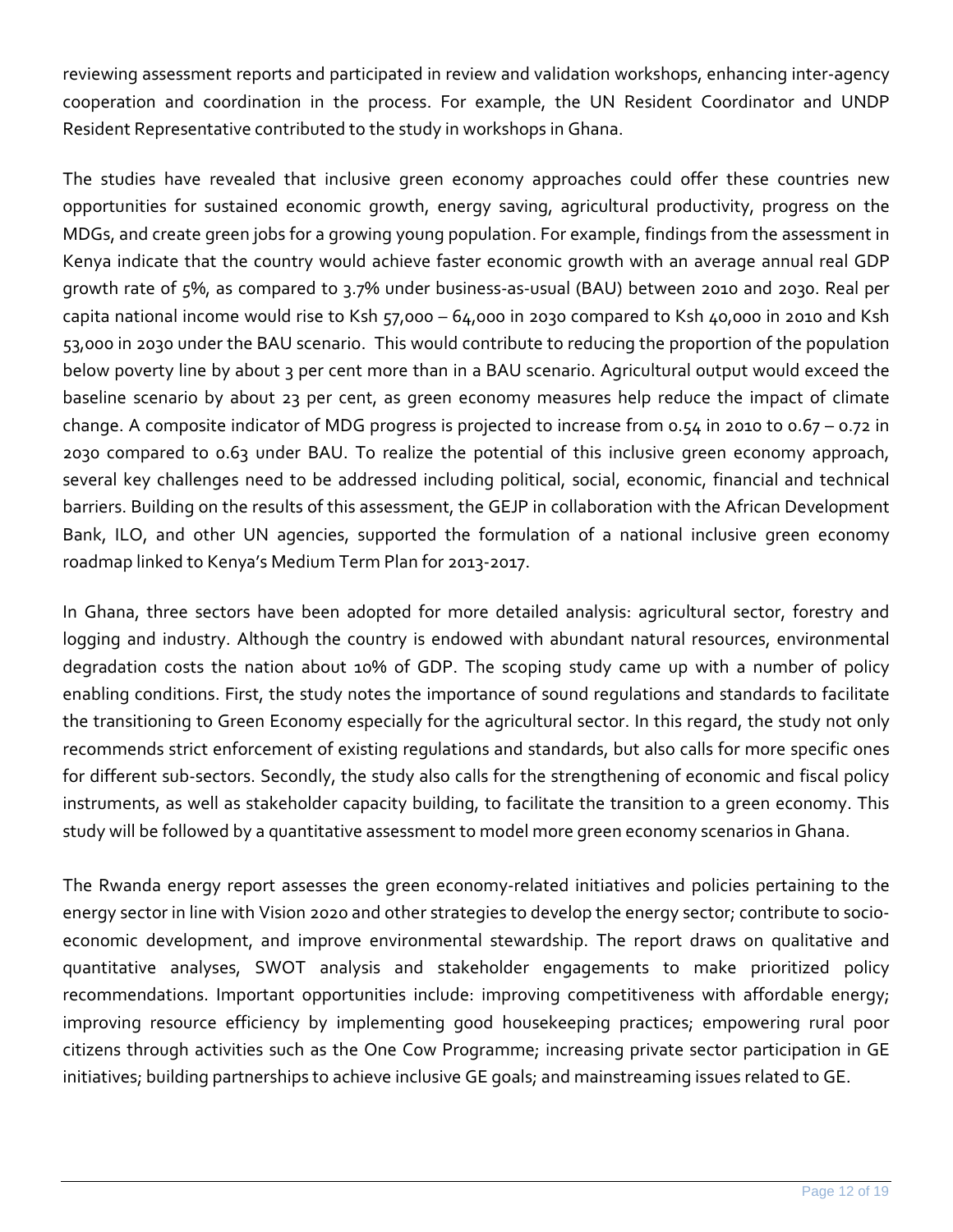#### **Phase 2**

Phase 2 activities focused on three Outputs: Expanding Support to Post-Rio Consultations (2.4), Development and Adoption of Sustainable Development Enabling Policy Frameworks and Tailored Roadmaps (2.5), and Helping Countries Build Measurement Frameworks (2.6). In addition, Phase 2 activities included efforts to link national, regional, and global policy forums, including post-2015 SDG framework preparations, and the high level forum on Sustainable Development.

Phase 2 activities focused on five partner countries: Indonesia, Ghana, Kenya, Mozambique and Rwanda. In addition, initial inclusive green economy work was supported in one non-partner country, Colombia, given its strong candidacy and political importance to the Netherlands.

**Output 2.4 Expanding Support to Post-Rio Consultations** 

**Output 2.4 status:** three green economy assessments were completed in Indonesia, Mozambique, and Ghana

The GEJP has completed and published Green Economy Assessments for Indonesia, Ghana and Mozambique. UNEP and UNDP strengthened the assessment methodology and its links to follow-up advisory services by expanding their social and equity dimensions and adapting to country context. This was done by revising and adapting the Terms of Reference to expand on the social and equity issues, and by considering a broader set of national partners with whom to engage. Further improvements were made by utilizing UNEP's guidance manuals on Green Economy, including 'A Guidance Manual for Green Economy Policy Assessment' and 'Using Models for Green Economy Policymaking', which was published in 2014. Later studies draw on relevant sectoral and cross-cutting reviews completed by other bilateral and multilateral partners. UNEP and UNDP staff at HQ, regional and country levels were engaged in the design and implementation of each study.

As part of longer-term capacity development goals and promoting stakeholder engagement, UNEP partnered with national academic institutions in each country to develop the materials and inputs in close consultation with government and other national stakeholders. The studies were reviewed and validated through a series of national consultations and workshops. Throughout the process, additional members of the UN Country Team were consulted, as well as other development agencies, including the World Bank and regional banks, OECD, and GGGI.

More detailed information for each of the three assessments follows: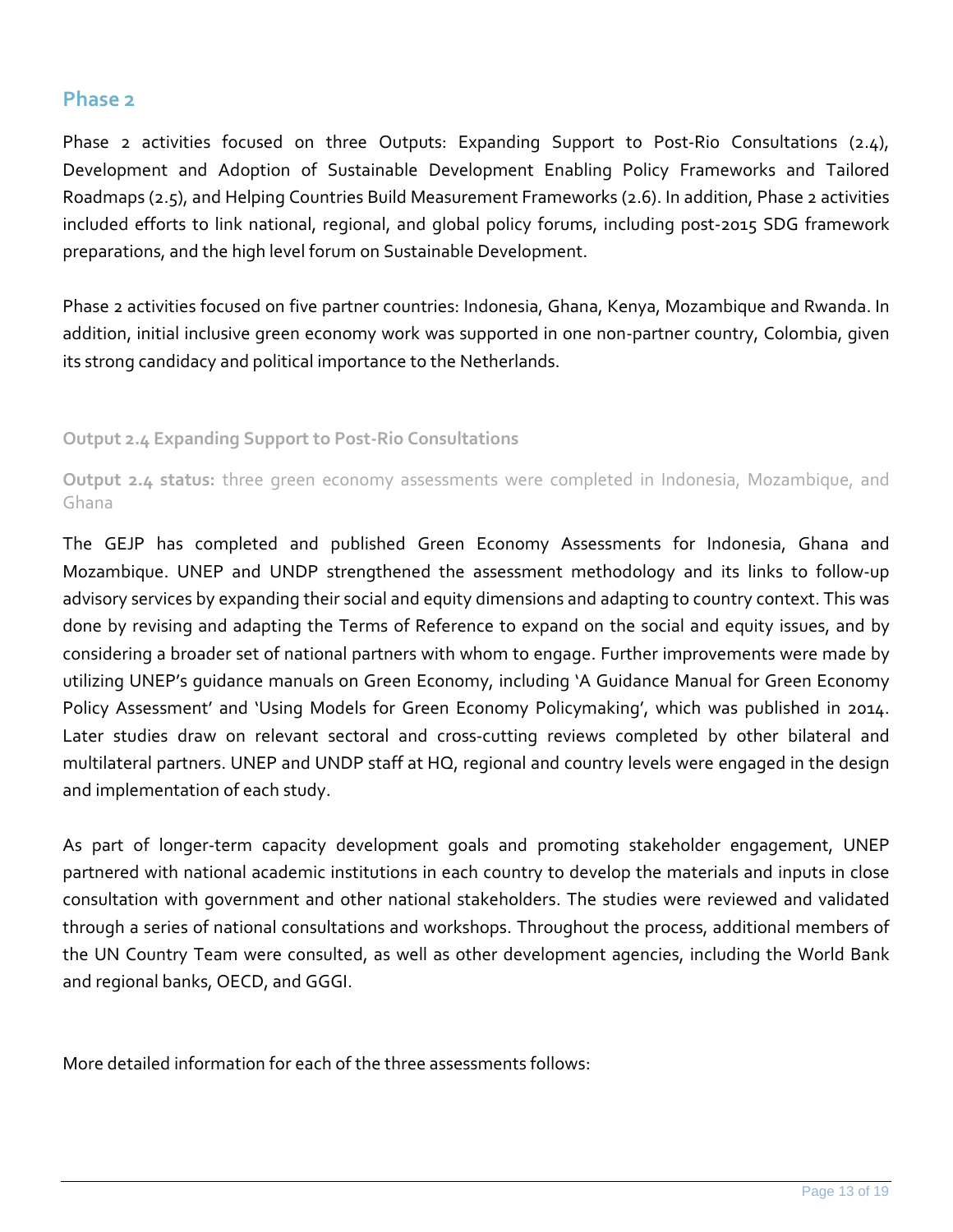#### Indonesia

The integrated assessment yielded results that paved the way for several policy initiatives to help Indonesia transition toward a "Green Economy". For example, the UNEP-UNDP collaboration helped develop two decision support tools under the Low Emissions Capacity Building (LECB) project. The first was an integrated national and provincial green economy model, implemented in three provinces: Jakarta, Central Kalimantan, and Papua. The second was the implementation of capacity building activities in the area of systemic macroeconomic modeling.

These tools have contributed to the Government of Indonesia's efforts to integrate green economy approaches into the next Mid-Term National Development Plan (2015-2019). The GE model introduces three macro indicators: Green GDP (to measure adjusted GDP by environmental degradation and depletion); GDP of the Poor (to measure income dependency of the poor on environmental resources/services); and Green decent Jobs (to measure number of green jobs as part of total employment). The GE model helps local governments to simulate various development scenarios. For example, they can assess the social, economic and environmental impact of issuing new policies such as a forest moratorium, or from the expansion of palm oil plantations, or the application of fiscal incentives for environmental protection. The indicators can be expanded to cover other issues of interest such as the SDGs and fiscal indicators. Collecting and building upon provincial level data, these three indicators are calculated by the Indonesia Green Economy Model (I-GEM) to help Indonesia to establish development strategies and incorporate changes into relevant national and sub-regional policies, reflecting the social and environmental needs and realities of the thirty-four provinces.

#### Mozambique

Building on the Green Economy Action Plan released in October 2013, the GEJP conducted a Green Economy Assessment study in 2015 to quantify the policies and investments recommended in the action plan. The report was commissioned by the Ministry of Environment (MITADER) in partnership with UNEP and undertaken by the Center for Policy Analysis (CAP), Eduardo Mondlane University. The assessment report was reviewed and approved by UNEP, the technical council of MITANDER, and strengthened by the technical institute. It offers a quantitative assessment of potential green investments in the energy, agriculture, forestry, fishery, aquaculture and mining sectors. The report shows that green investments can lead to considerable income increase and poverty reduction in Mozambique, while at the same time ensuring the sustainability of the economy, contributing to a more resilient future.

The report has helped promote the green economy action plan in a more pedagogical manner to stakeholders in Mozambique. For example, the simulation of green economy policies with a system dynamics model identified an urgent need to invest in reversing trends of overfishing to preserve Mozambique's fish stocks and avoid a fishery collapse from damaging the quality of life for many citizen reliant on fishing for sustenance and disrupting the economy. A particularly important sector for the implementation of green economy policies is energy, with demand increasing by 146% from 2000-2010, according to the modelling. Investment in improved energy supply and efficiency would result in cumulative net returns of USD 1.2 billion by 2030 while reducing emissions by 10% from the business as usual scenario. In addition to reducing costs and emissions, investing in energy efficiency can increase employment.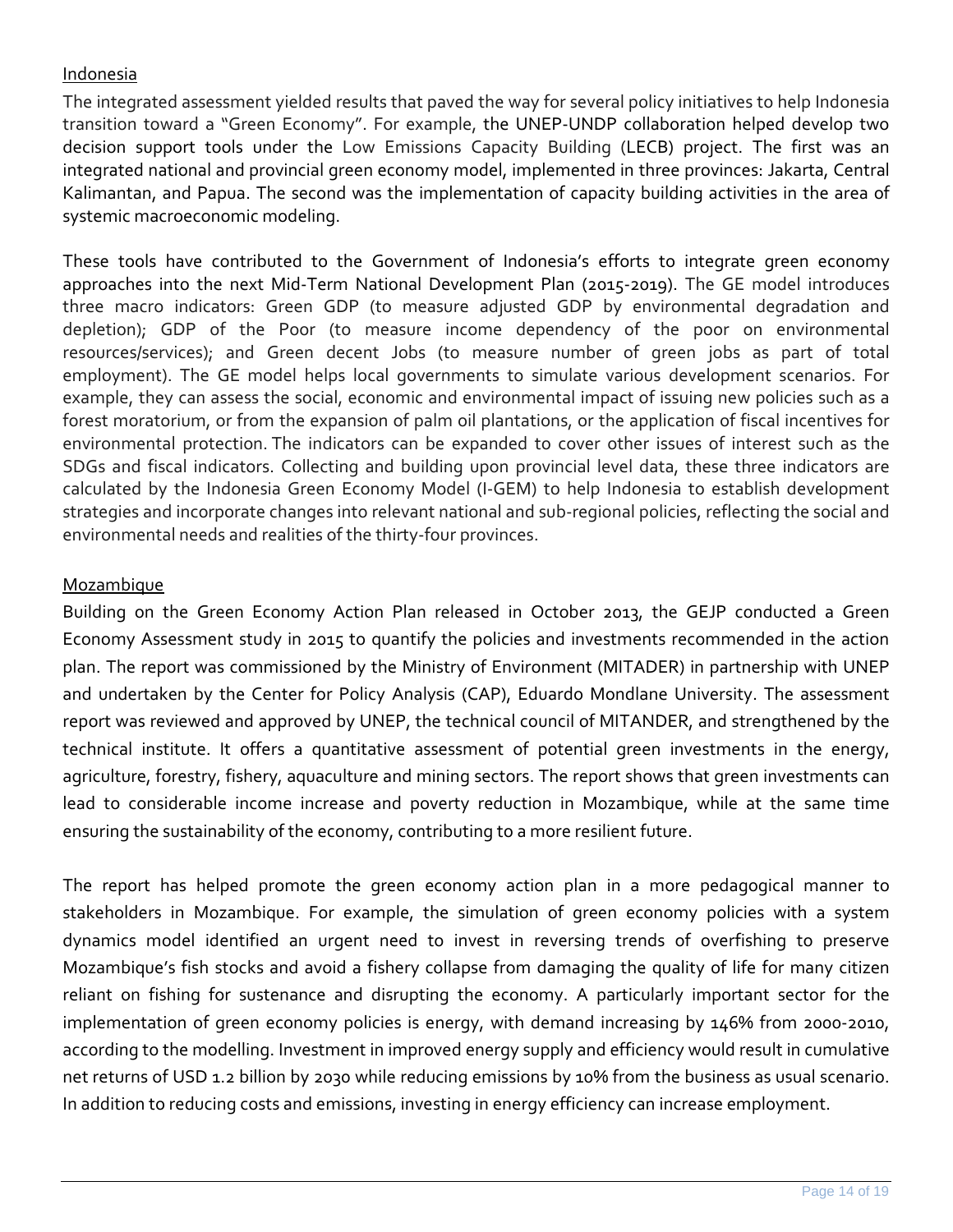The report also found that reducing deforestation and increasing reforestation would lead to higher forest area coverage and carbon storage, allowing an increase of timber production. Further, the impact of extractive industries on the environment is a growing concern for the rapidly growing mining sector in Mozambique. Finally, with regard to water contamination, projections show that the total annual amount of water being contaminated from mineral toxic waste would be 40% lower under the green economy scenario in 2035 than the business as usual scenario, reducing water bills for households around mining areas by 30%. Waste reuse programs could also reduce costs to mining companies by 3 %.

The government of Mozambique has embraced the results of the green economy assessment in its Five Year Government Plan (2015-2019) as part of broader efforts to mitigate the environmental challenges and focus on the four strategic sectors, while ensuring continued economic growth and promoting inclusive sustainable development.

#### Ghana

UNEP together with the Ministry of Environment, Science, Technology and Innovation (MESTI) commissioned the Green Economy Assessment study to the Institute of Statistical, Social and Economic Research (ISSER) at the University of Ghana. The priority sectors and policies were selected in December 2013 at a 3-day national consultation workshop. The priority sectors identified were agriculture, energy, and forestry. Following this, training of the Ghana T21 model was undertaken over a period of 5 days in August 2014 by the Millennium Institute supported by UNEP. The workshop helped train national participants how to use the T21 model as a long-term national planning tool to assess the impact of green economy investments. The study quantitatively assessed the economic, social, and environmental impacts of green investments and policy scenarios in agriculture, energy, and forestry.

The assessment report identified that in the agricultural sector, investments in an expansion of irrigated areas are expected to result in yield increases of 20% by 2030. In forestry, deforestation is expected to continue in all scenarios; however, reforestation efforts under GE scenarios will result in 11% more remaining forest than the BAU scenario. In the energy sector, emissions will be similar between BAU and greening scenarios due to higher economic growth and lower emissions intensity in the green economy scenario. The report expects that with investments of around 1.5% of GDP per annum, green sectoral policy targets will be met, including higher levels of household income, life expectancy, and HDI progress while lowering poverty rates. Generally, the findings show that green economy policies and investments in Ghana will bring about better overall performance in social, economic and environmental dimensions than the BAU scenario. At the macro-economic level, the average growth rate is estimated to be 5.9 percent between 2013 and 2030 under the BAU, while the GE rate is estimated to be 6.9 percent. Within the social sector, the implementation of green economy strategies will lead to the reduction of the proportion of population below the poverty line to around 5% by around 2030, which is 2% lower than the baseline by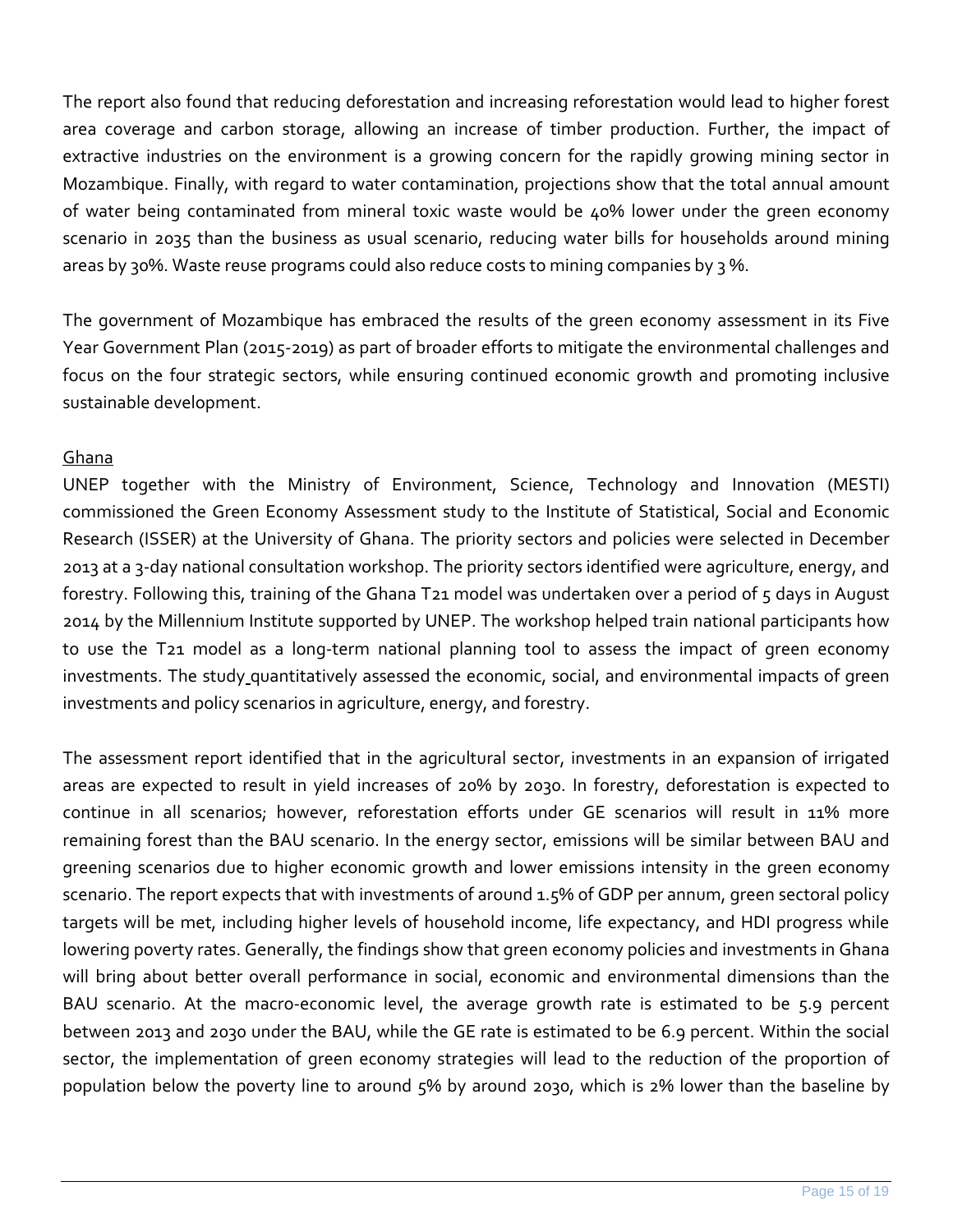2030. Green economy scenarios will create 0.4 million more jobs than the BAU scenarios. Drawing partly on the study, Ghana developed the Green Economy Action plan, which was validated in June 2015.

The green economy assessment has informed many policy documents. Ghana is undertaking policy reforms and green investment to mitigate against poverty and hunger, climate change and natural resources degradation, while simultaneously providing new and sustainable pathways to inclusive economic development and prosperity. Ghana has also created a new national development plan – the Ghana Shared Growth and Development Agenda II (2014-2017). Other initiatives incorporating green economy elements include the Environmental Fiscal Reform Policy (EFRP), National Climate Change Policy (NCCP), National Climate Change Adaption Strategy (NCCAS), and the National Climate Change Master Plan (NCCMP).

#### **Output 2.5 Development and Adoption of Sustainable Development Enabling Policy Frameworks and Tailored Roadmaps**

#### **Output 2.5 status: work in four countries completed – Kenya, Ghana, Rwanda, and Colombia**

The GEJP supported the development and adoption of sustainable development policy frameworks and roadmaps in four countries: Kenya, Ghana, Rwanda, and Colombia. GEJP responded to country demand for inclusive green economy approaches and helped advance cross-government planning and implementation. This progress reflects government commitment to advancing green economy approaches, and moving from strong rhetoric to strong planning and implementation.

More detailed information on the results and impact for each of the countries follows:

#### Ghana:

The **Ghana Fiscal Policy Scoping Study**, finalized in 2014, had the objective of identifying the potential fiscal space for investment in Ghana to support the transition to a more inclusive green economy. The study analyzed fiscal policy in Ghana including environmental fiscal reforms undertaken by the government, and identified opportunities for further environmental fiscal reform in key sectors of agriculture, fisheries, water, forestry, energy, waste, transport and mineral resources. The study shows that environmental fiscal reform will support the improvement of macroeconomic stability, environmental protection, and social wellbeing in Ghana. The study highlights environmental fiscal reforms already undertaken by the Government, such as the partial reform of fossil fuel subsidies and the introduction of specific environmental taxes. Reforms identified in the study include the introduction of additional environmental taxes and charges (e.g. pollution charges on oil and mining companies) and elimination of subsidies (e.g. on fossil fuel use, agricultural fertilizers, fishery equipment). Subsidy reform would create fiscal space to implement green economy initiatives such as incentive schemes to encourage private investment in renewable energy development and enable the shift towards more sustainable agricultural practices. The study recommends that environmental fiscal reforms are carefully designed with appropriate mitigating actions to protect vulnerable groups and ensure political acceptability.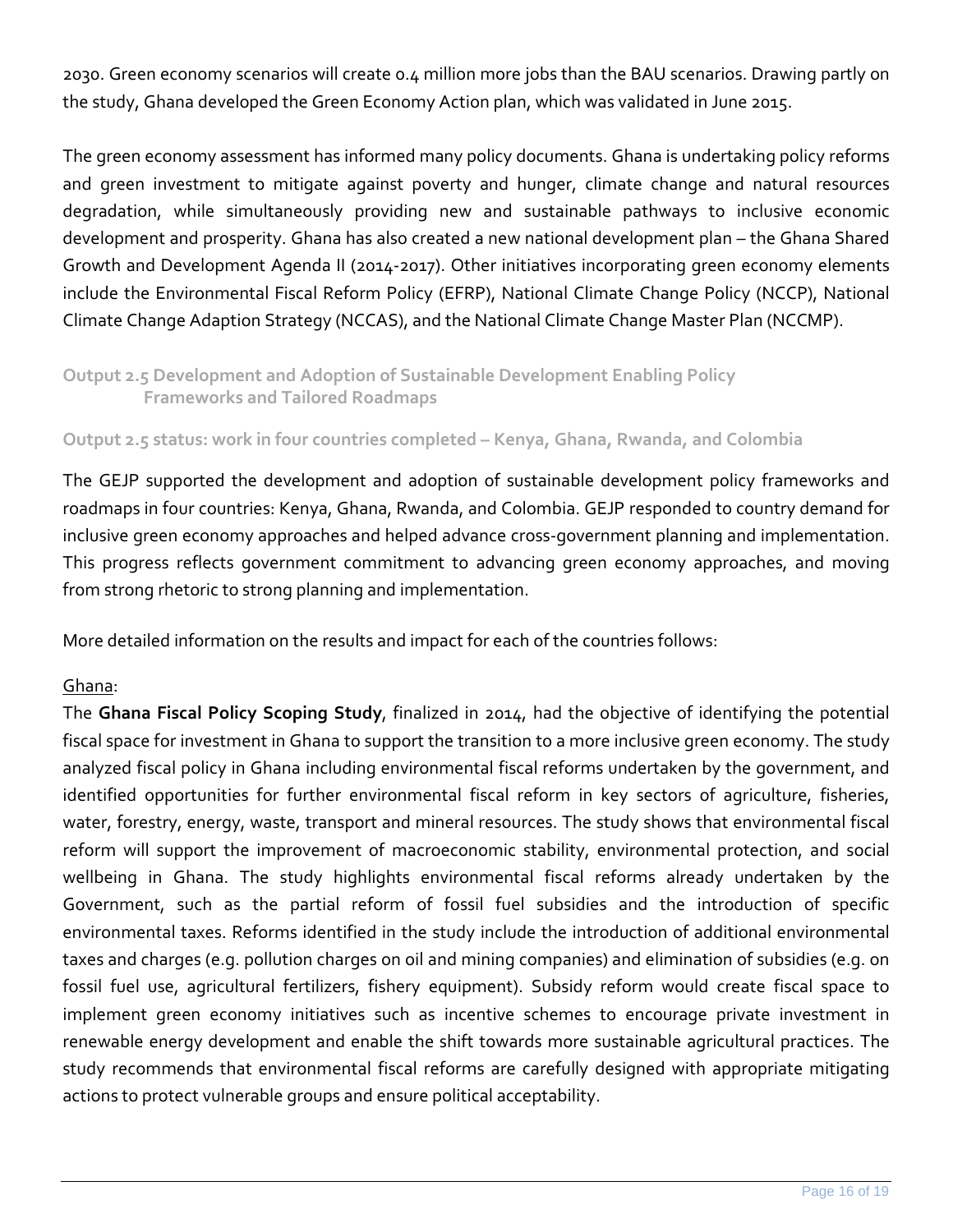Building on the identified priorities in the fiscal scoping study, a **Green Economy Fiscal Policy Assessment** of Ghana was completed in 2015. The study finds that despite progress and implementation of a number of green fiscal measures, Ghana faces several fiscal and environmental challenges. Further fiscal reforms could be considered to generate additional revenue and create fiscal space for financing the green economy. In particular, adverse subsidies could be removed and environmental taxes and other fiscal measures introduced in the energy and transport sectors including a reform of energy taxes (which would raise substantial revenues) and a reform of vehicle taxes. The results of the fiscal policy assessment were presented to national stakeholders at the PAGE Green Economy week in Ghana in December 2015.

The **Green Economy Action Plan for Ghana**, which was finalized in 2016, presents steps and a timeline for Ghana to transition to a greener more inclusive economy.. It draws on the Ghana Green Economy Assessment and Green Economy Scoping Study. MESTI organized two national workshops on the Green Economy Action Plan with participants representing government ministries and agencies, the private sector, key civil society groups, the donor community, and UN agencies in Ghana. The first workshop reviewed the first draft of the Green Economy Action Plan, and the second workshop validated it.

#### Kenya:

Kenya's objective to build a green economy is reflected in its Medium-Term Development Plan (2013-2017), which endorsed the development of a national green economy strategy. It includes a focus on green growth opportunities through renewable exploitation, carbon credits, clean production systems, and an integrated "Green Jobs Approach". In collaboration with the African Development Bank, the GEJP completed and validated a green economy roadmap that builds on the green economy assessment undertaken in phase 1. A public expenditure review was initiated in 2013 and draft recommendations were put forward in 2014, and finalized after extensive consultations in 2015. This work was done in collaboration with the UNDP-UNEP Poverty-Environment Initiative and a DfID programme on climate change and publication was completed in 2015. A green fiscal scoping study and assessment was completed in this work programme in order to identify the fiscal space in Kenya and the opportunities for environmental fiscal reform.

A **Green Economy Strategy and Implementation Plan (GESIP)** was also supported in 2014 by UNEP in collaboration with the AfDB, ILO, WWF, UNDP, DANIDA and other development agencies in Kenya. It was finalized through county consultation workshops in 2015 to identify thematic areas for green economy investment. The GESIP provides the overall policy framework to facilitate a green economy transition in line with the country's economic, social and environmental goals and a globally competitive low carbon growth path. The 47 counties were divided into 5 groups and workshops were held for each cluster of counties, including the private sectors and other relevant stakeholders. The issues captured during the county consultations were consolidated into and validated in a national stakeholders' forum. The National Validation workshop of the Green Economy Strategy and Implementation Plan was attended by representatives from development partners, line ministries and county governments. At the forum, the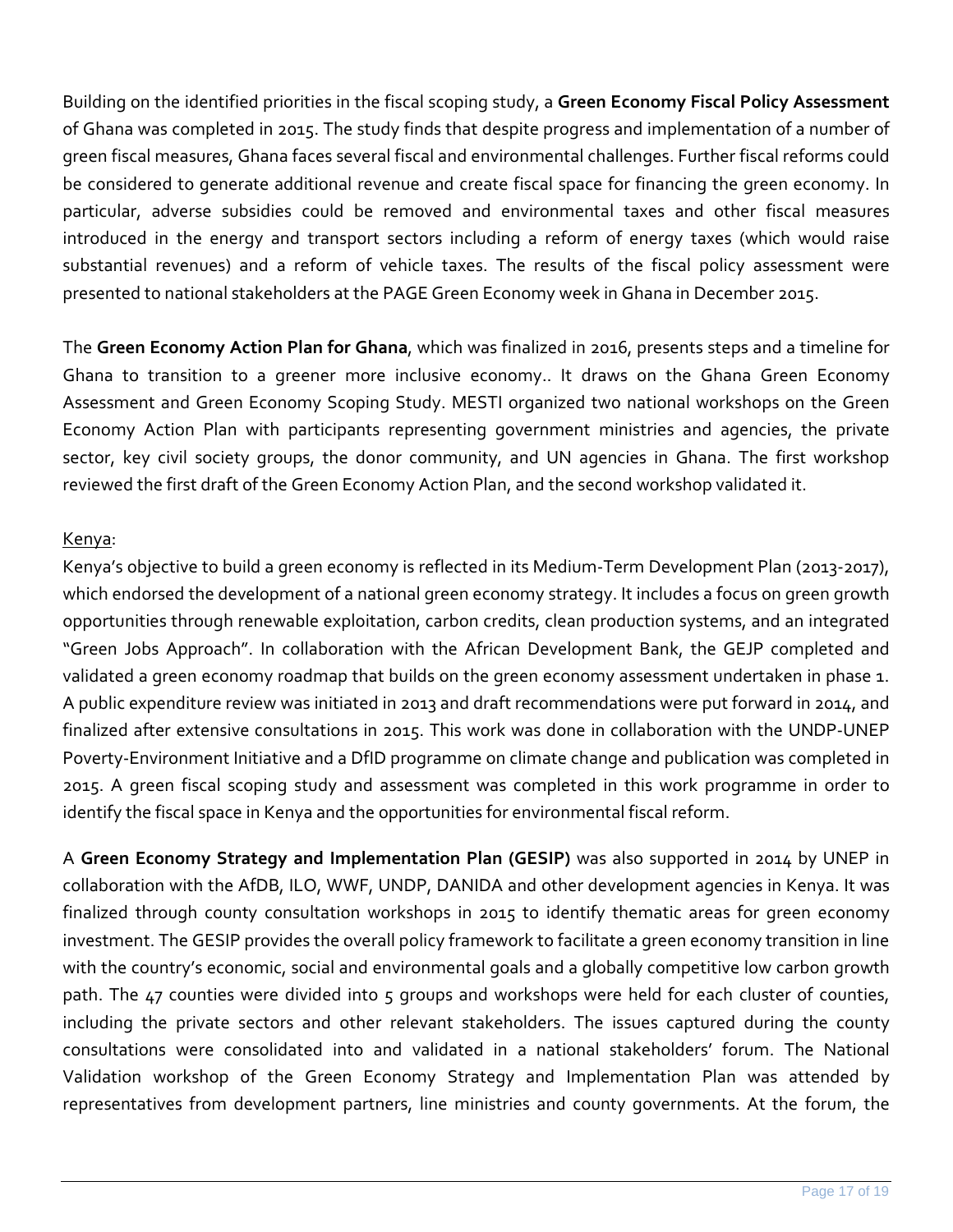Environment Secretary of Kenya spoke of the importance of the GESIP and investing in green economy as it would lead to an additional 3.1 million people being lifted out of poverty by 2030. It was also observed that GESIP would contribute to building a transformative development pathway to create more green jobs, accelerate poverty reduction, support sustainable growth and restore environmental health, quality and well-being, among others. Five thematic areas were identified through the consultative process: promoting sustainable infrastructure, building resilience, sustainable natural resource management, promoting resource efficiency, and social inclusion and sustainable livelihoods. Each focus area has strategic priorities that are mapped to macroeconomic, social and sectoral policies, which are supported by a range of programmes and activities, and targets. More details on the thematic area objectives and activities can be found in the 'Kenya Green Economy Strategy and Implementation Plan'.

This Strategy recognizes that macroeconomic constraints may hamper the transition to a green economy. The macroeconomic framework underpinning the Green Economy Strategy requires that Kenya sustains high growth consistent with Vision 2030 and embeds the principles of sustainable development in the growth strategy. The framework builds on achievements realized during the First Medium Term Plan (MTP I) and MTP II for the Vision 2030. Major achievements include restoring growth, maintaining macroeconomic stability, re-aligning public expenditure towards energy and infrastructure development and provision of social economic services, structural reforms as part of the implementation of the Constitution of Kenya 2010 and financial sector deepening. The plan outlines the strategies for thirteen sectors important to the Kenyan economy and how to implement them, including possible funding. For example, strategies for the water sector include strengthening water sector governance, initiating market based instruments in conservation and expanding rainwater harvesting. This plan represents a strong indication of Kenya's commitment to greening its economy and speaks to the success of the GEJP in Kenya.

#### Rwanda

UNDP and UNEP, in collaboration with the African Development Bank, worked to estimate the mediumterm investment needs for advancing Rwanda's transition to more inclusive green growth, as defined in the national Green Growth and Climate Resilience Strategy (GGCRS). This exercise helped guide the Government in its budgeting process for the overall green-growth strategy, identify resource gaps, inform funding decisions, and attract funding from the donor community to help implement the GGCRS strategic vision. The Government identified three priority sectors for medium-term cost estimation purposes: Integrated Water Resources Management (IWRM), energy, and agriculture and natural resources. AFDB and UNDP retained consultants to develop separate reports for each of these sectors. The costing studies identified the main development targets in each sector, developed alternative pathways or scenarios for meeting these targets, and provided order-of-magnitude cost estimates for each scenario. The scenarios include business-as-usual (BAU) based on continuation of current trends and technologies, and two additional scenarios representing increased levels of 'greenness' based on indicators relevant to each sector. Total additional capital costs compared to BAU (cumulative to 2030) across all sectors amount to \$2.7 bn. In total, the green growth scenarios have lower O&M costs than BAU because of the fuel savings in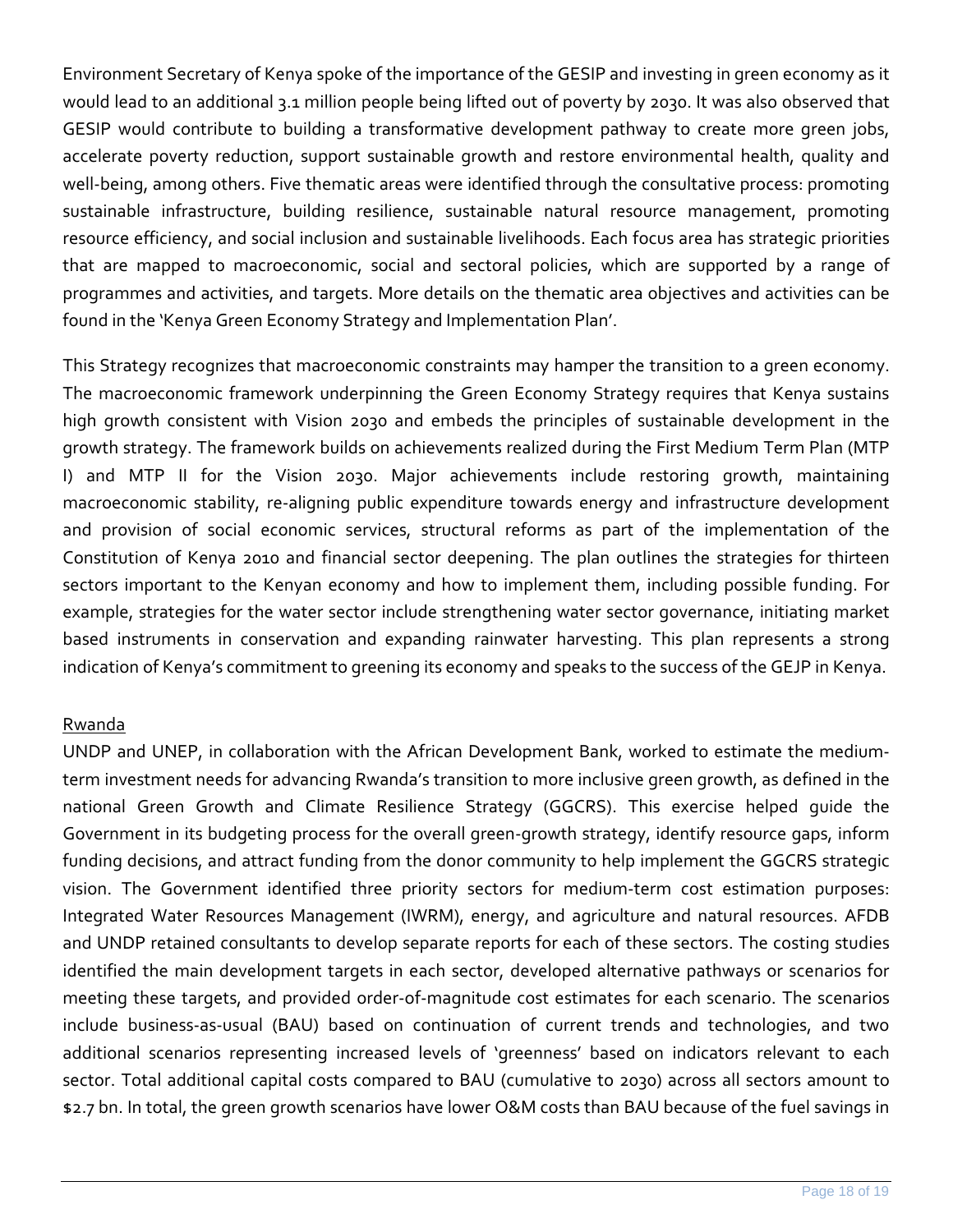the energy sector, although the value of these savings vary considerably because of uncertainty over how costs of peat and methane fuels in the BAU will change by 2030.

#### Colombia

The Colombian National Development Plan (2014 – 2018) mandates the Government, particularly the National Planning Department (DNP) and the Ministry of Environment (MADS), to develop a Long-Term Green Growth Policy (LTGGP). This LTGGP attempts to harmonize all efforts undertaken by the government on green growth. It provides a solid analytical basis for green growth interventions and promotes participatory approaches and inter-ministerial coordination for green growth planning and implementation. It has enabled the formulation of a comprehensive strategy that integrates economic, environmental, and social objectives in one framework, consistent with national development objectives and the new SDGs. In this context and with the aim of informing the LTGGP, UNEP in collaboration with the Ministry of Environment and Sustainable Development supported the completion of a Green Growth Scoping Study and a validation workshop. The study identified three sectors: ecotourism; business in recycling, post-consumer use, and waste recovery; and sustainable construction, and proposes incentives and regulations that facilitate the transition to green growth in these sectors. These enabling conditions include: command and control instruments; sectoral sustainability strategies; market promotion of environmental goods and services; eco-innovation and entrepreneurship; and green jobs and training.

#### **Output 2.6 Helping Countries Build Measurement Frameworks**

#### **Output 2.6 status: work completed in Indonesia, Mozambique, Rwanda, and Ghana**

The GEJP supported the development and adoption of sustainable development policy frameworks, roadmaps and their measurement frameworks in four countries. This measurement work built on existing platforms and indicators that were developed through other activities, such as the UNDESA Statistical Division, the Organization for Economic Co-operation and Development, the World Bank, EUROSTAT, the European Environment Agency, the International Labor Organization, UNDP-UNEP PEI, UNDP's human development indices, and UNEP's Green Economy Indicators and International Resource Panel.

In Mozambique, GEJP indicators and measurement support was conducted in synergy with the UNDP-UNEP Poverty and Environment Initiative (PEI). In 2015, the importance of GE indicators was highlighted in the GE Assessment Report for Mozambique, including for monitoring the energy, agriculture, forestry, fishery, aquaculture and mining sector policies and targets, as well as the social, economic, and environmental impacts dues to the implementation of the green economy policies. In addition, UNDP supported the drafting of a new Statistics Strategy for Mozambique, integrating indicators relevant to the green economy. This Strategy was finalized in 2015

In Indonesia and Ghana activities that were carried out in this component include: (1) reviewing existing national statistics that could support measuring and monitoring of a green economy transformation; (2)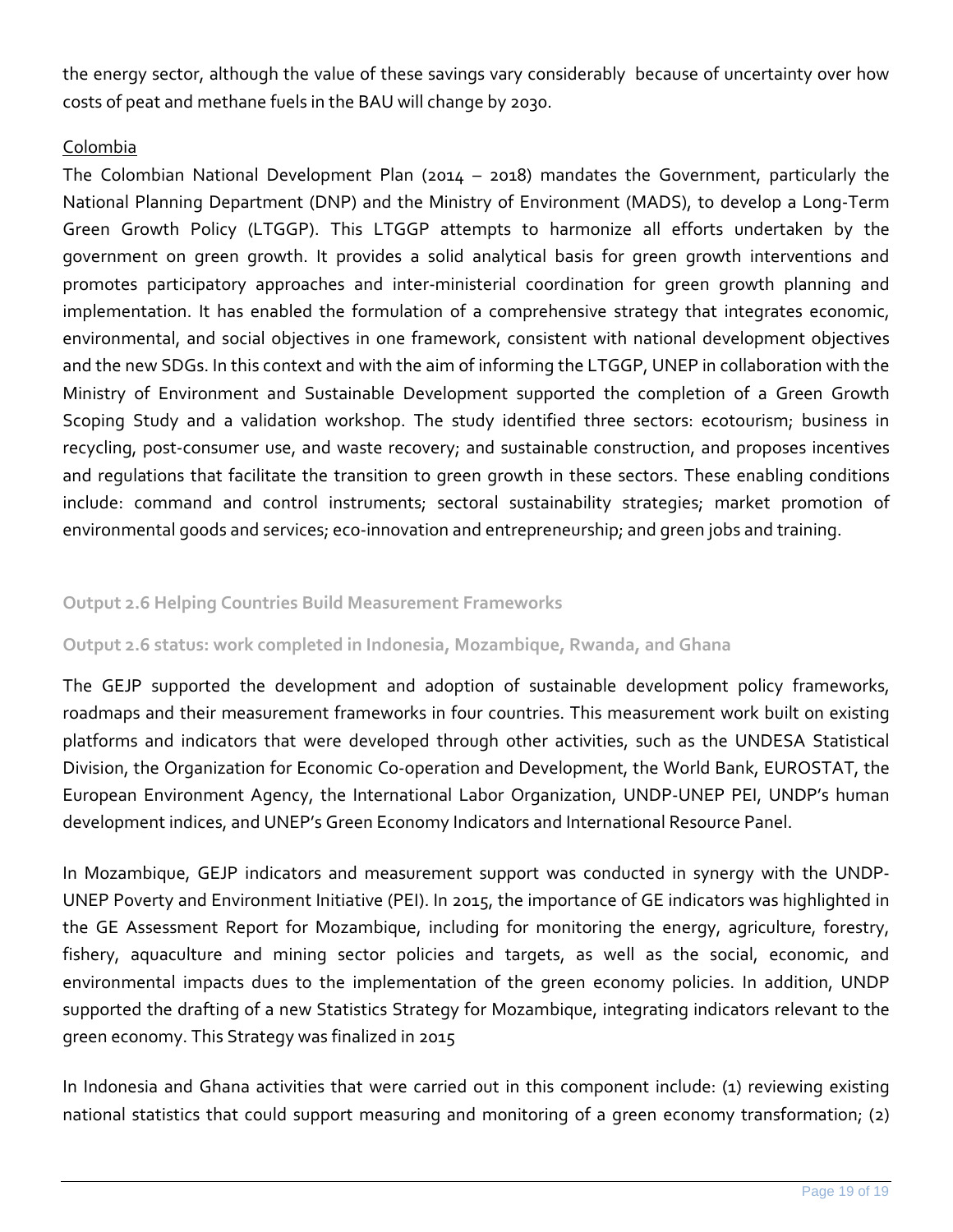selecting key indicators for agenda setting, policy formulation and policy impact evaluation; (3) identifying data gaps for further research (e.g., through surveys); and when possible; (4) creating a time series (approximately 10-15 years) for all relevant indicators available and developed, if applicable; and  $(5)$ analyzing trends (historical performance and future projections) of the relevant indicators and crosssectoral interdependencies. The work on indicators in Rwanda and Ghana was guided by the methodology presented in UNEP's 2014 manual, 'Using Green Economy Indicators for Policymaking'.

In Ghana, this work on developing indicators was linked to the GE Assessment Report and broader efforts to revise the National Statistics Strategies, also being supported in collaboration with the UNDP-UNEP Poverty Environment Initiative. It explored links between measures of multidimensional poverty, natural resource degradation, and climate vulnerability.

More information on the results and impact of this indicators and measurement work in Indonesia, Rwanda, and Ghana follows:

#### Indonesia

The report entitled 'The Use of Green Economy Indicators in the Indonesia Green Economy Model (I-GEM) was published in 2014, which examines the relevant indicators to be used in the ongoing system dynamic modelling projects in the provinces of Jakarta and Central Kalimantan. Specifically, the indicators address rural poverty alleviation, job creation, and sustainability in economic growth, respectively measuring 'GDP of the rural poor', decent and green jobs, and green accounting at the provincial level.

#### Rwanda

The "Green Economy Indicators for Rwanda" report was completed after the study on Green Economy Indicators framework was undertaken to support implementation of the Green Growth and Climate Resilience National Strategy for Climate Change and Low Carbon Development. This work was coordinated with the One UN Flagship Programme on Green Economy, the SIDA-funded Indicators Programme, and the WAVES programme led by the World Bank. The report identified indicators for issue identification, policy identification, and policy assessment for the sectors of agriculture, forestry, water, energy, transport, mining, and sanitation. The study revealed that there are constraints in developing green economy indicators in Rwanda due to data and policy implementation constraints. Obtaining baseline data is an important step for developing green economy indicators. An evaluation of the net benefit of policies is also needed. This would include an analysis of the impact of the absence of policy action in one or more areas – e.g. investments in access to clean water suppliers will be undone by a lack of enforcement of guidelines relating to discharges from production facilities. Further, policy evaluation would need to take into account spatial and distributional issues, as well as aggregate outcomes linked to significant regional differences and disparities. Gender impacts also represent an important variable in the transition to a green economy. Therefore it would be useful to identify indicators that capture gender dimensions of the issues raised in this report. In turn these gender indicators should be taken into account during the formulation of sector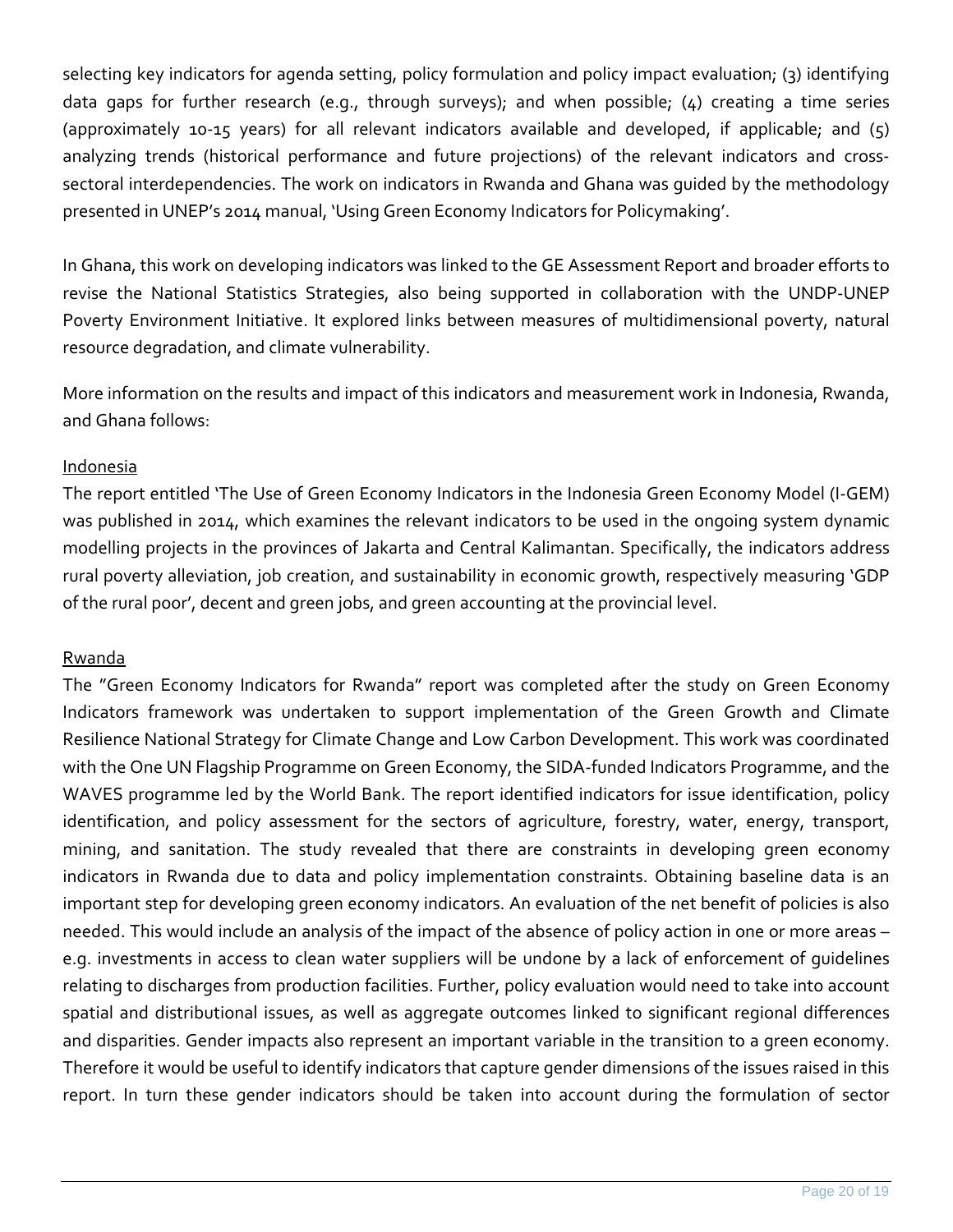policies with the aim of attaining more equitable gender outcomes. To support Rwanda's transition to a green economy, development partners can help resolve specific technical questions – such as evaluation – and support the integration of environmental policies into development planning frameworks.

Examples from the agriculture sector illustrate the scope and detail of the report. Priority For the agriculture sector, the issue identification indicators include productivity, contribution of agriculture to deforestation, impact of fertilizers on water sources, impact of agriculture on water use, agricultural greenhouse gas emissions, and adaption to climate change. The policy identification indicators centered on measures to stimulate productivity and measures related to environmental degradation, and climate change mitigation and adaptation. Lastly, the policy assessment indicators address the impact on changes to rates of deforestation as a result of increased productivity; , and to analyze the improvements to food security as a result of increased productivity, reduced losses, and improved resilience to climate shocks. Emphasis is placed on indicators that have cross-cutting effects, for example, increased agricultural productivity has implications for poverty reduction and reduces pressure on forest through land clearing; however, improved productivity as a result of high levels of inorganic fertilizer use also has negative environmental consequences. The report was endorsed by the Rwanda Environment Management Authority.

#### Ghana

The country study on Green Economy indicators in Ghana was completed in 2014. The country study was led by the Ghana's Ministry of Environment, Science, Technology and Innovation (MESTI), the University of Ghana's Institute of Statistical, Social and Economic Research (ISSER), in collaboration with UNEP and an international expert. The results of the country study are summarized in UNEP's 'Indicators for Green Economy Policy Making: A Synthesis Report of Studies in Ghana, Mauritius and Uruguay', which analyzes how indicators can support green economy policymaking (indicators for issue identification, indicators for policy formulation, indicators for policy assessment and indicators for policy monitoring and evaluation). For Ghana, results are presented for forestry, agriculture and the energy sector. Ghana struggles with several agricultural challenges. The report outlines the work on indicators focuses on productivity, mechanization, and post-harvest losses, among others. In the forestry section, the report notes that deforestation occurs due to a failure to properly value forests and so the work on indicators includes a consideration of the range and value of forest ecosystem services. In the energy section, the report suggests that work on indicators focuses on the issues of reliability and affordability of access to electricity. Despite the existence of data for indicators, the study highlights the need for a more systematic collection of data and at a more disaggregated level. While Ghana has made great efforts in developing a statistical basis to support evidence-based policymaking, there were major difficulties to gather official data for the study. Overcoming these barriers and ensuring indicators are developed for sectoral and economy-wide strategies requires action at the institutional level. To move forward, authorities could use their experience in establishing steering groups for project formulation as a model for inter-ministerial cooperation.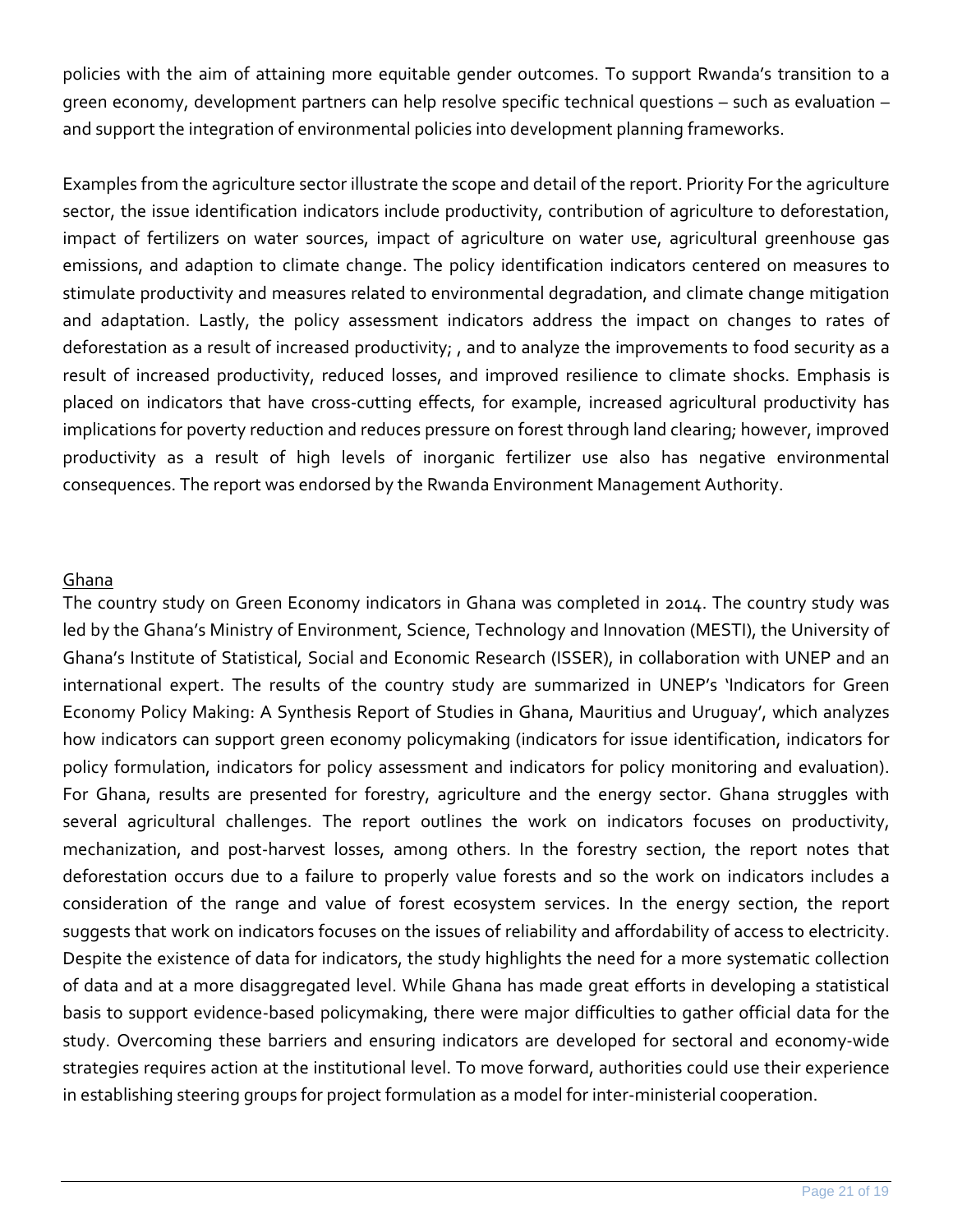#### **Linking National and Regional GEJP Work to Global Debates and Forums**

Phase 2 has also worked to link national, regional, and global policy forums, including the intergovernmental negotiations on the 2030 development framework and the High-Level Political Forum (HLPF) on Sustainable Development, which was established following a member state agreement at Rio+20 in 2012. The intergovernmental negotiations on the 2030 development framework and the HLPF provide a dynamic platform for regular dialogue, stocktaking, and reviewing progress towards sustainable development. Through the GEJP, UNEP, UNDESA and UNDP assisted countries in sharing their experiences through the UN intergovernmental process. This included: i) the GEJP workshop and side-event on "Bridging the Implementation Gap" during the first inaugural HLPF meeting in July 2014; ii) preparation of tailored GEJP inputs into the SDGs and post-2015 development framework process; and iii) two workshops UNDESA organized in collaboration with UNDP and UNEP. The first was held from 27-29 May 2015 in New York titled "Integrated Approaches to Sustainable Development Planning and Implementation". The second was held in Geneva on October 2015 with a focus on integrated SD and GE planning tools. Both included the participation of governments from partner and additional countries

As noted above, collaboration with UNDESA and additional groups at the global, regional, and national levels was deepened as part of ongoing Rio+ 20 follow-up and preparations for the evolving 2030 Sustainable Development Goals agenda, including the Bridging the Implementation Gap for Rio+20 workshop in New York on 2-3 July 2014, see reporting above under 2.1.

National Voluntary Presentations by member states to the HLPF will include reporting on Sustainable Development Goals such as key indicators on Green Economy and Poverty Eradication. Now that the SDGs have been agreed, and their targets and indicators developed, the opportunity to report national progress to this forum will be initiated in 2016 coordinated by UNDESA. Integrating and harmonizing these processes will benefit national agencies in their efforts to make national progress and share experiences.

In March 2015, the 15<sup>th</sup> African Ministerial Conference on the Environment (AMCEN) provided a strong platform for GEJP participating countries to share their experiences and learn from one another's challenges and successes. AMCEN also held a panel event that marked the launch of a report by UNEP entitled 'Building Inclusive Green Economies in Africa: Experiences and Lessons Learned 2010-2015' which was supported by the GEJP and draws heavily on the experiences and examples offered by GEJP's participating African nations. This report brings international attention to the success seen in countries working with the GEJP to transition toward a green economy. Specifically, this report highlights the fiscal reform efforts in Ghana (previously mentioned under outcome 2.5) bringing exceptional steps like this to the forefront of regional and international awareness to further encourage such efforts.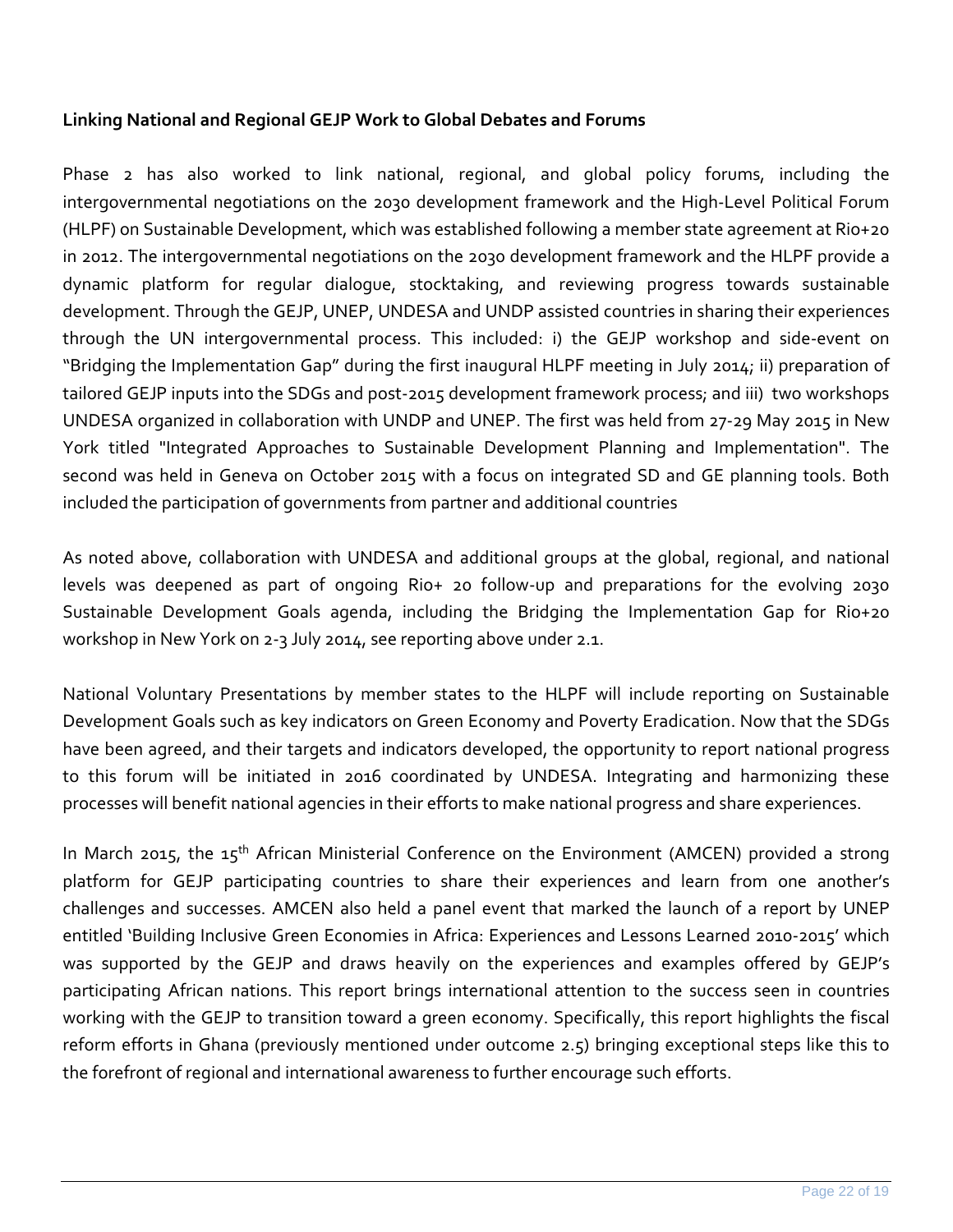Additionally, a pre-session workshop was held at AMCEN organized by UNEP ROA, UNECA and AfDB on the theme of 'Inclusive Green Economies for Poverty Reduction and Sustainable Development in Africa". This workshop discussed and shared experiences and lessons learned from bringing a green economy focus and policies into medium and long -term development plans, drawing on experiences from the GEJP.

Finally, in order to better display the work of the GEJP and share the successes and lessons learned with other interested countries, organizations, and the public, UNEP has added summaries of country activities and the aims of the GEJP on their Green Economy webpage: http://www.unep.org/greeneconomy.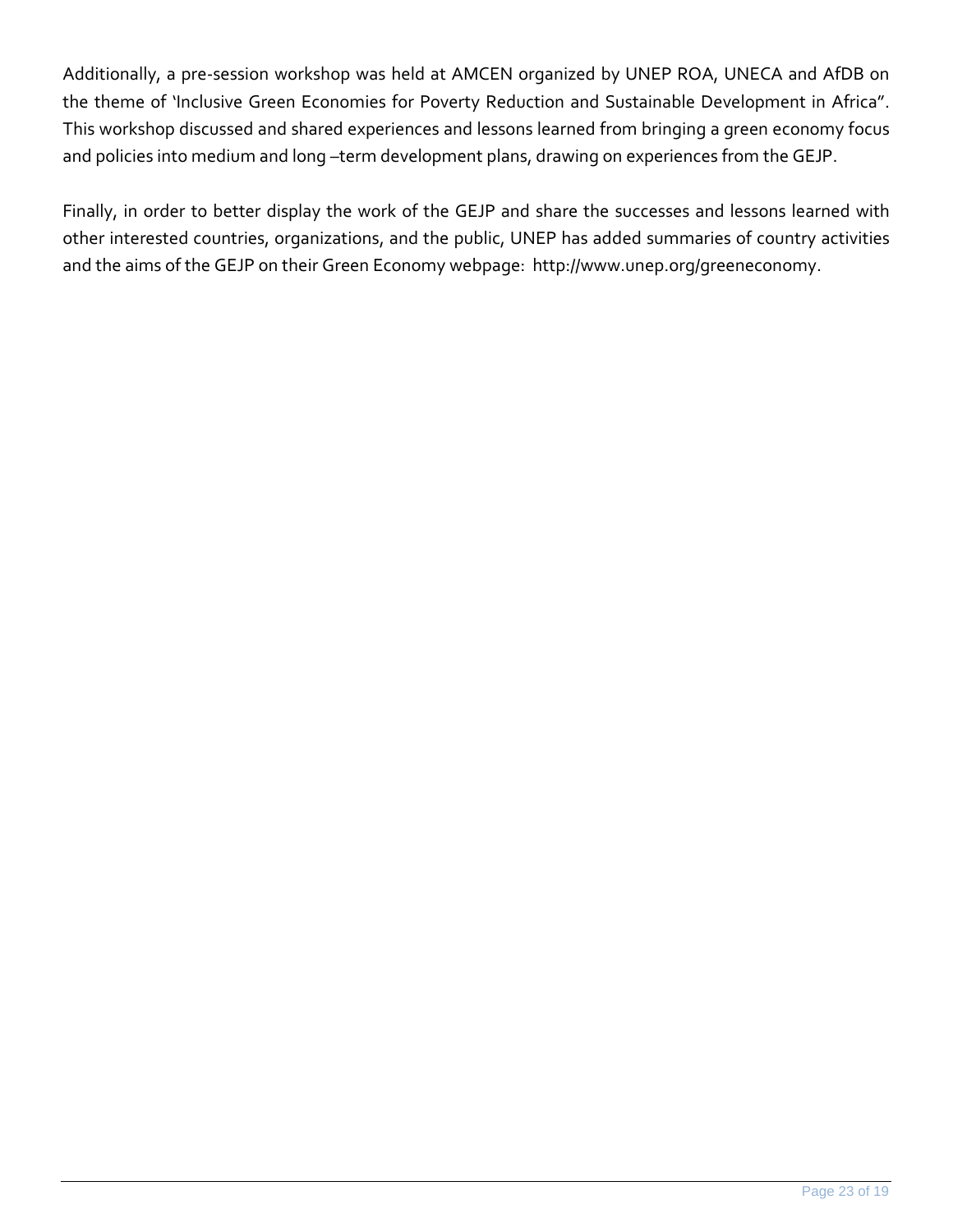# <span id="page-23-0"></span>III. Lessons Learned and Implications for Complementary Collaboration

UNEP, UNDESA, and UNDP gained a range of technical and operational insights through Joint Programme implementation at the global, regional, and national levels that are informing complementary areas of policy, programming and partnerships in ways that have advanced the broader objectives and SD outcomes of the GEJP. These include opportunities to: build on areas that have already achieved strong results; respond better to national demand through programmatic UN Country Team capacity development and mainstreaming approaches, including more targeted GEJP advisory services; and strengthen partnerships and coordination within and across agencies and partner initiatives.

Lessons from the GEJP and their contribution to GEJP objectives and outcomes are summarized below.

# **Enhanced inter-agency coordination and external partnerships**

The GEJP succeeded in strengthening collaboration between UNEP, UNDESA, and UNDP leading to better and more sustainable programme results. Greater synergies were achieved at all levels by drawing on the comparative advantages for coordination and technical advisory services of each agency. For example, due to this collaboration, country level activities better used GEJP resources and expertise, and complemented additional relevant in-country programming. Expertise from HQ, regional, and country offices were pooled to strengthen the inter-disciplinary focus of road maps and assessments in Indonesia, Mozambique, Rwanda, Kenya, and Ghana and greater coordination with national and international partners such as the African Development Bank, WWF, DfID, the World Bank, Green Growth Knowledge Platform, Poverty Environment Partnership, Green Economy Coalition, and Global Green Growth Institute in Mozambique, Kenya, and Rwanda.

Cooperation with similar ongoing projects in the participating countries allowed enhanced collaboration between projects to maximize synergies and bolster impacts in the region. For example, both the GEJP and the UNEP's project, 'Fostering a Green Economy Transformation and Social and Environmental Entrepreneurship in Africa', conducted activities in Ghana, Kenya, Mauritius, Mozambique, and Rwanda; as well as UNEP's Green Economy and Trade Opportunities project which works in Ghana which identifies opportunities for solar energy exports from Ghana to neighboring countries. The GEJP also strengthened collaboration with the UNEP's project "Measuring a green economy transformation" in Rwanda.

Lesson Learned: This level of coordination was maintained over the remaining phase of GEJP implementation. This included GEJP Working Group mechanisms for more regular discussions and incountry work planning; as well as dedicated focal points for better day-to-day coordination and information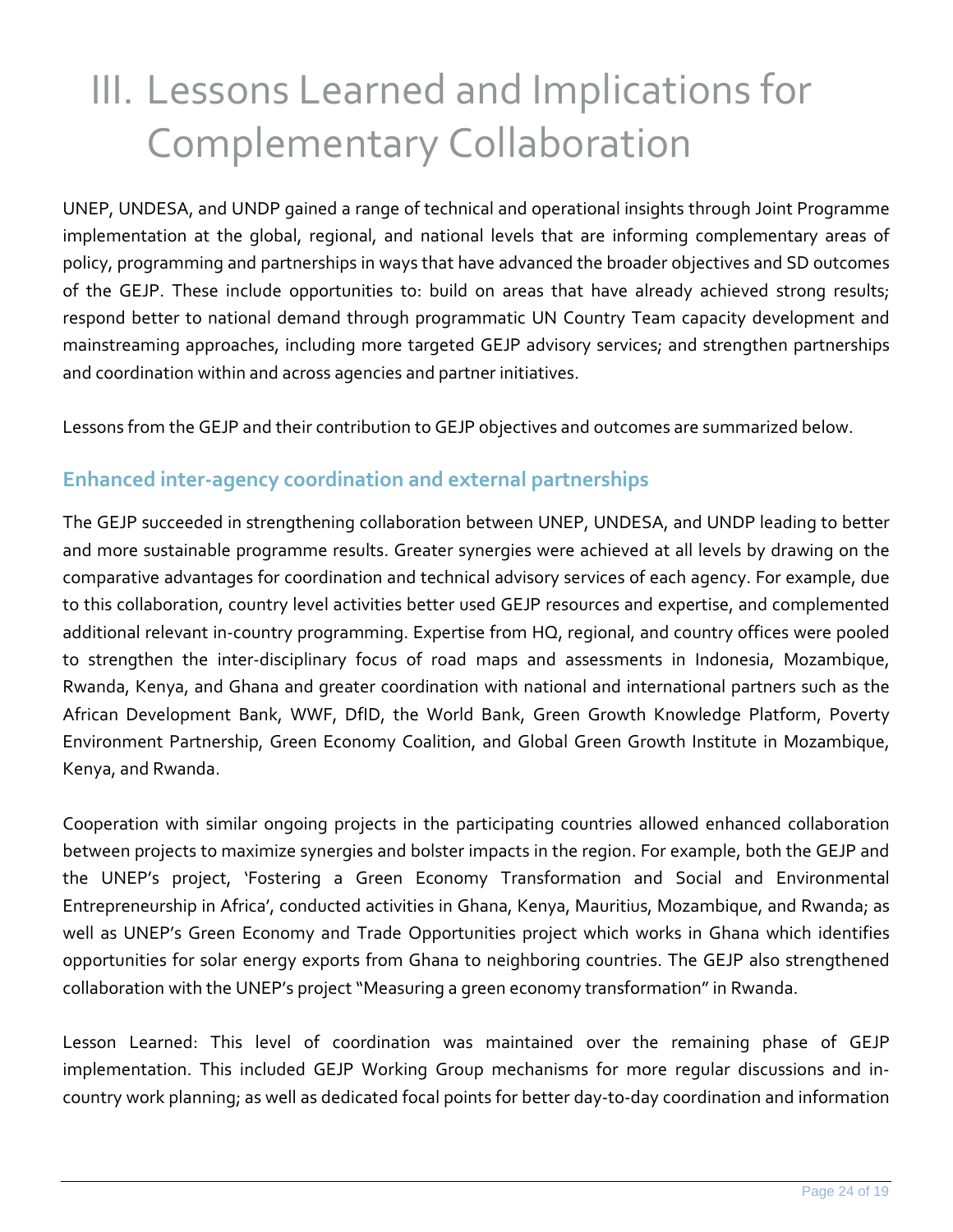sharing on complementary initiatives. Communication with other agency staff in HQ, regional centers, and country offices was also strengthened. The success displayed through inter-agency coordination on the GEJP has laid the foundation for an even higher degree of collaboration on new projects such as the Partnership for Action on Green Economy (PAGE) which includes five participating agencies (UNEP, UNDP, UNITAR, UNIDO and the ILO). In 2014 Ghana one of the GEJP's countries became a PAGE country.

## **Need to align with national processes and timelines**

GEJP work highlighted the need to align GEJP activities with national processes and timelines. In most partner countries, this meant extending the timelines originally developed as part of Phase 2 GEJP work plans. Government partners and UN Country Teams supporting them often face a range of parallel and shifting development priorities and policy agendas. To ensure national ownership, the timing of some GEJP activities in Bangladesh, Indonesia, Rwanda, Colombia and Mozambique, were all, to varying degrees, postponed. Part of this challenge arose from the need to consult with and facilitate coordination beyond ministries of environment to also include central ministries of planning, finance, and economy as well as other line ministries with relevant sector and social portfolios, in addition to other national stakeholders. This challenge also reflected the need to align GEJP activities with regular and ad hoc policy cycles annual budgeting, monitoring, reporting exercises, as well as reviews and updating of national poverty reduction and growth strategies, and sectoral plans. In addition, changes in individual government counterparts and broader challenges of national absorption of government assistance also caused delays.

Lesson learned: GEJP work plans required flexibility and realistic timelines as part of broader efforts to work with countries at their pace to ensure national uptake and ownership.

# **Responding to Country Demand through UN Regional and Country Team Programmatic Approaches**

As part of these efforts to align with national processes and timelines, UNEP, UNDESA, and UNDP refined the breakdown of each agency's technical advisory services that could be drawn on to respond to country demand.

At the same time, there was a need to strengthen the programmatic mainstreaming nature of GEJP activities by drawing on the experience, expertise, and partnerships already established under the UNDP-UNEP Poverty-Environment Initiative (PEI) and similar programmes, including the expanding work of PAGE. Links between the GEJP and PEI programmes were formalized in countries such as Indonesia, Kenya, Mozambique and Rwanda.

Lesson learned: To achieve this goal, efforts were made to bring in the governance, social equity, environmental, economic, and political economy issues key to the coordination of inclusive green economy policies. This work also opened the door for stronger engagement with UN regional and country teams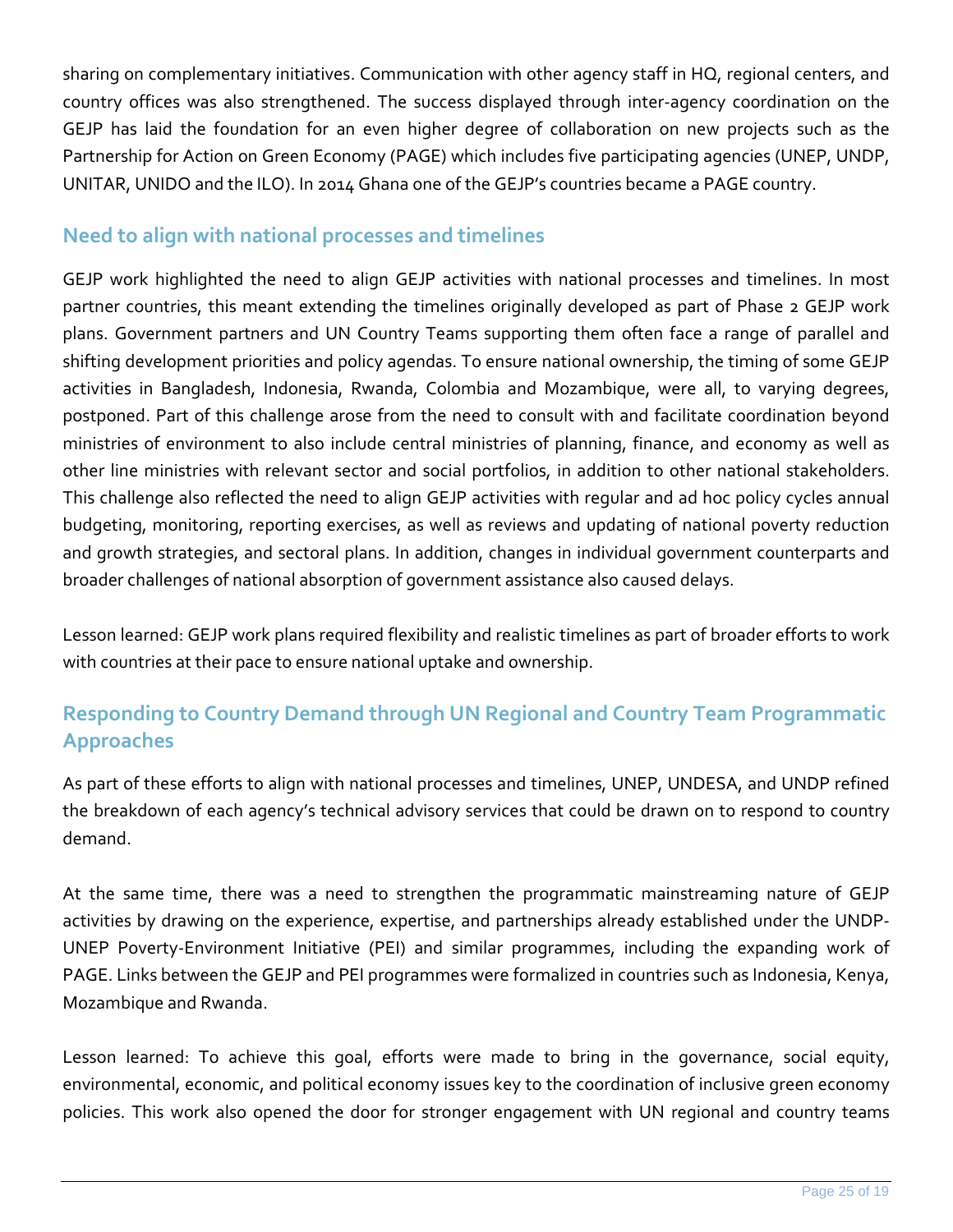drawing on respective mandates and comparative advantages in response to national demand in line with QCPR recommendations, and post-2015 agenda.

# **Opportunities to Expand GEJP Partnerships**

UNEP, UNDESA and UNDP strengthened collaboration and coordination of GEJP activities with a range of complementary initiatives and platforms by sister agencies and development partners at all levels.

These activities included ongoing work at the global level through various UN inter-agency mechanisms (HLCP, UNDG, EMG) and in individual agencies according to their mandates.

For example, the Geneva workshop of October 2015 was itself made possible through close collaboration between the three GEJP partners, being funded by the DESA allotment, hosted by UNEP, and substantively supported by several UNDP global and country experts. The workshop led to further activities (with funding from other sources) in developing a Sustainable Development Transition Toolbox by DESA, in collaboration with all GEJP partners and additional institutions, and linked to complementary UN-broad initiatives such as PAGE and the Mainstreaming, Acceleration and Policy Support (MAPS) guidelines on 2030 Agenda implementation for UN Country Teams.

UNDP became a full member of PAGE in 2014. This engagement became possible in part through the GEJP technical and operational lessons outlined above. These included the need to align more closely with national policy cycles through longer-term programmatic mainstreaming approaches; expand partnerships with central ministries of planning, finance, and economy and other national stakeholders; greater emphasis on the social, governance, and capacity development aspects of inclusive green economy transitions; and options for better coordinated delivery of One UN Country Team technical and financial support, including through national trust funds and joint programmes.

PAGE work has drawn on GEJP experiences and vice versa, including in Ghana, which is both a PAGE and GEJP partner country, as well as other countries. For example, draft findings from the GEJP-supported Poverty Report were used to inform discussions at its first annual global PAGE workshop held in Dubai in 2014 and subsequent global forum, including meetings of the Poverty Environment Partnership. The growth to six partner countries and high demand for PAGE's country level engagement speaks to the successes made throughout the GEJP.

Similar partnerships have been established with the World Bank, UN Statistics Division, OECD, Green Growth Knowledge Platform and Best Practice initiative, and the Green Economy Coalition.

Lesson Learned: UNEP, UNDESA, and UNDP succeeded in expanding existing collaboration and new partnerships at all levels with sister agencies, including through PAGE and PEI.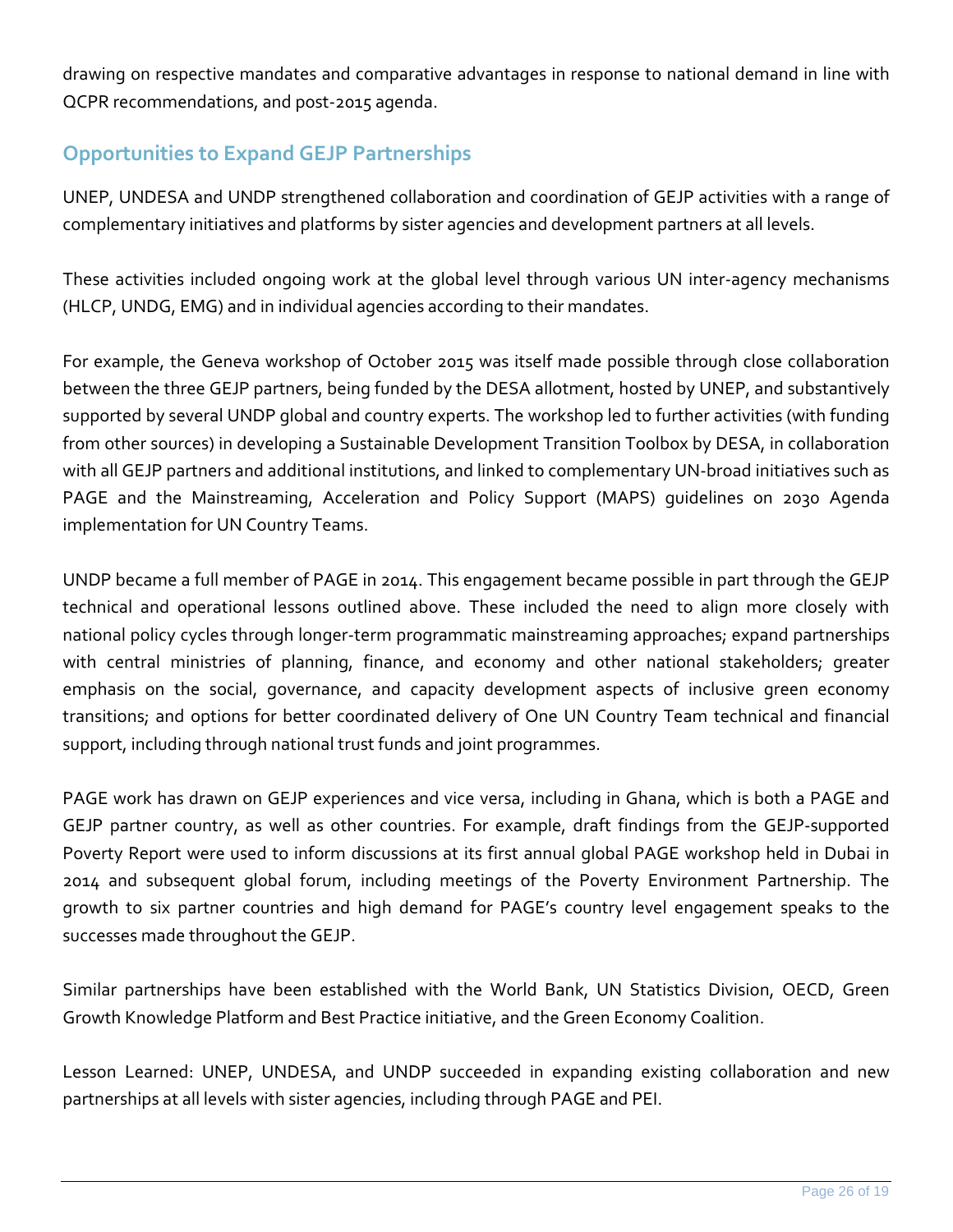# PART II: ANNUAL FINANCIAL REPORT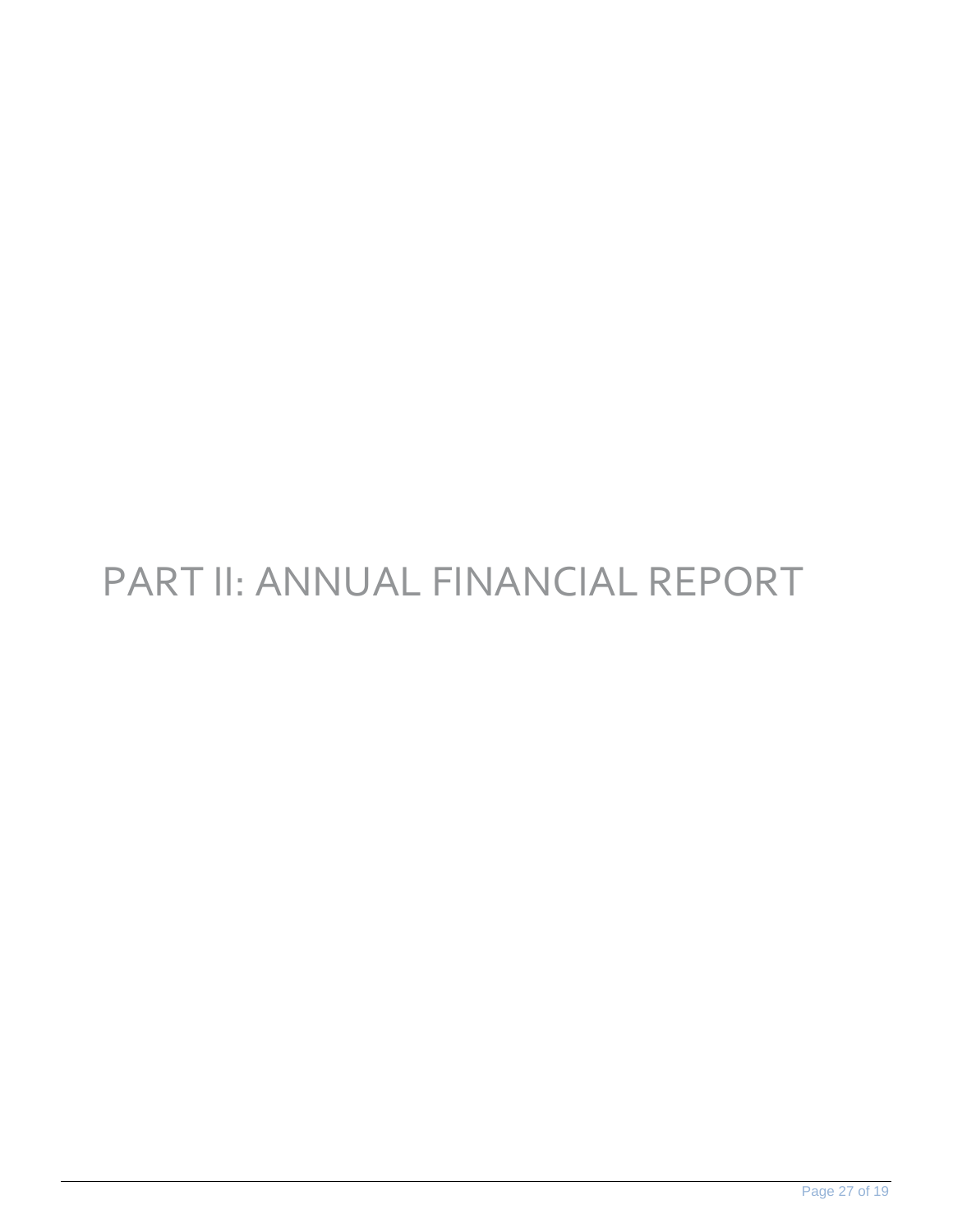#### **2015 ANNUAL FINANCIAL REPORT**

This chapter presents financial data<sup>[2](#page-27-1)</sup> and analysis of the Joint Programme funds as of 31 December 2015. The financial certified financial report for the project will be provided in May 2017. Financial information is also available on the MPTF Office GATEWAY, at the following address: [http://mptf.undp.org/factsheet/fund/JXA00.](http://mptf.undp.org/factsheet/fund/JXA00)

### <span id="page-27-0"></span>**1. Sources and Uses of Funds**

As of 31 December 2015, 1 contributor has deposited US\$ 4,406,400 in contributions and US\$ 2,103 has been earned in interest, bringing the cumulative source of funds to US\$ 4,408,503 (see respectively, Tables 2 and 3). Of this amount, US\$ 4,362,332 has been transferred to 3 Participating Organizations, of which US\$ 3,931,587 has been reported as expenditure. The Administrative Agent fee has been charged at the approved rate of 1% on deposits and amounts to US\$ 44,064. Table 1 provides an overview of the overall sources, uses, and balance of the JP as of 31 December 2015.

#### *Table 1. Financial Overview (in US Dollars)*

|                                                           | Annual 2014 | Annual 2015 | <b>Cumulative</b> |
|-----------------------------------------------------------|-------------|-------------|-------------------|
| <b>Sources of Funds</b>                                   |             |             |                   |
| <b>Gross Contributions</b>                                |             |             | 4,406,400         |
| Fund Earned Interest and Investment Income                | 6           | 10          | 2,103             |
| Interest Income received from Participating Organizations |             |             |                   |
| Refunds by Administrative Agent to Contributors           |             |             |                   |
| Fund balance transferred to another MDTF                  |             |             |                   |
| <b>Other Revenues</b>                                     |             |             |                   |
| <b>Total: Sources of Funds</b>                            | 6           | 10          | 4,408,503         |
| <b>Use of Funds</b>                                       |             |             |                   |
| Transfers to Participating Organizations                  |             |             | 4,362,332         |
| Refunds received from Participating Organizations         |             |             |                   |
| <b>Net Funded Amount to Participating Organizations</b>   |             |             | 4,362,332         |
| <b>Administrative Agent Fees</b>                          |             |             | 44,064            |
| Direct Costs: (Steering Committee, Secretariatetc.)       |             |             |                   |
| <b>Bank Charges</b>                                       | $\Omega$    | 0           | 25                |
| <b>Other Expenditures</b>                                 |             |             |                   |
| <b>Total: Uses of Funds</b>                               | 0           | 0           | 4,406,421         |
| Change in Fund cash balance with Administrative Agent     | 6           | 10          | 2,082             |
| Opening Fund balance (1 January)                          | 2,066       | 2,072       |                   |
| <b>Closing Fund balance (31 December)</b>                 | 2,072       | 2,082       | 2,082             |
| Net Funded Amount to Participating Organizations          |             |             | 4,362,332         |
| Participating Organizations' Expenditure                  | 686,953     | 1,553,114   | 3,931,587         |
| <b>Balance of Funds with Participating Organizations</b>  |             |             | 430,745           |

<span id="page-27-1"></span><sup>&</sup>lt;sup>2</sup> Due to rounding, total in the tables may not add up.

1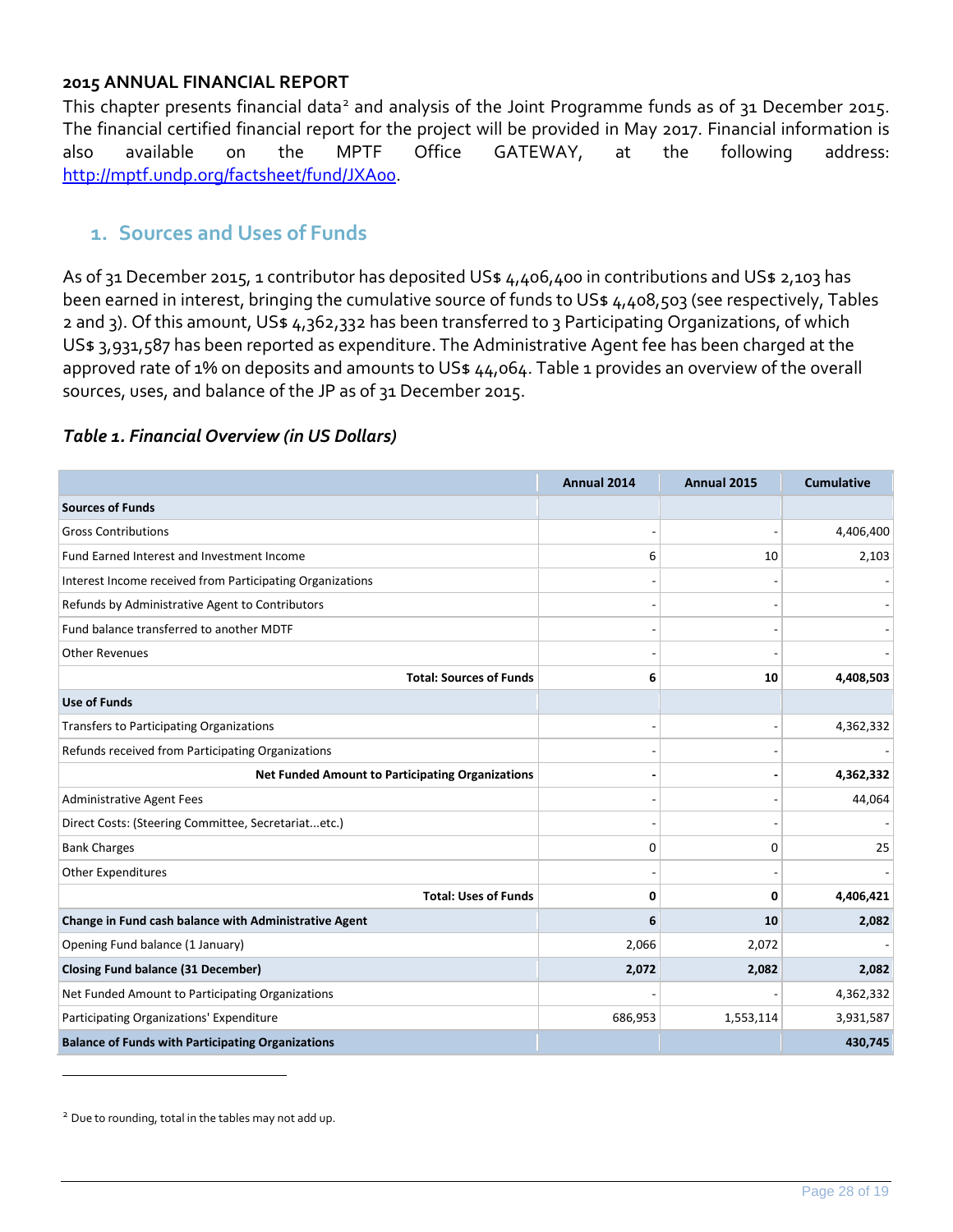### <span id="page-28-0"></span>**2. Contributions**

Table 2 provides information on cumulative contributions received from the Government of the Netherlands as of 31 December 2015.

#### *Table 2. Contributions (in US dollars)*

| <b>Contributors</b> | <b>Prior Years</b><br>as of 31-Dec-2014 | <b>Current Year</b><br>Jan-Dec-2015 | <b>Total</b> |
|---------------------|-----------------------------------------|-------------------------------------|--------------|
| Netherlands         | 4,406,400                               | $\overline{\phantom{0}}$            | 4,406,400    |
| <b>Grand Total</b>  | 4,406,400                               |                                     | 4,406,400    |

#### <span id="page-28-1"></span>**3. Interest Earned**

Interest income is earned in two ways: 1) on the balance of funds held by the Administrative Agent ('Fund earned interest'), and 2) on the balance of funds held by the Participating Organizations ('Agency earned interest') where their Financial Regulations and Rules allow return of interest to the AA. As of 31 December 2015, Fund earned interest amounts to US\$ 2,103 and no interest was received from Participating Organizations. Details are provided in the table below.

*Table 3. Sources of Interest and Investment Income, as of 31 December 2015 (in US Dollars)*

| <b>Interest Earned</b>                     | <b>Prior Years</b><br>as of 31-Dec-2014 | <b>Current Year</b><br><b>Jan-Dec-2015</b> | <b>Total</b> |
|--------------------------------------------|-----------------------------------------|--------------------------------------------|--------------|
| <b>Administrative Agent</b>                |                                         |                                            |              |
| Fund Earned Interest and Investment Income | 2,092                                   | 10                                         | 2,103        |
| <b>Total: Fund Earned Interest</b>         | 2,092                                   | 10                                         | 2,103        |
| <b>Participating Organization</b>          |                                         |                                            |              |
| <b>Total: Agency earned interest</b>       |                                         |                                            |              |
| <b>Grand Total</b>                         | 2,092                                   | 10                                         | 2,103        |

# <span id="page-28-2"></span>**4. Transfer of Funds**

Allocations to Participating Organizations are approved by the Steering Committee and disbursed by the Administrative Agent. As of 31 December 2015, the AA has transferred US\$ 4,362,332 to 3 Participating Organizations (see list below). Table 4 provides additional information on the refunds received by the MPTF Office, and the net funded amount for each of the Participating Organizations.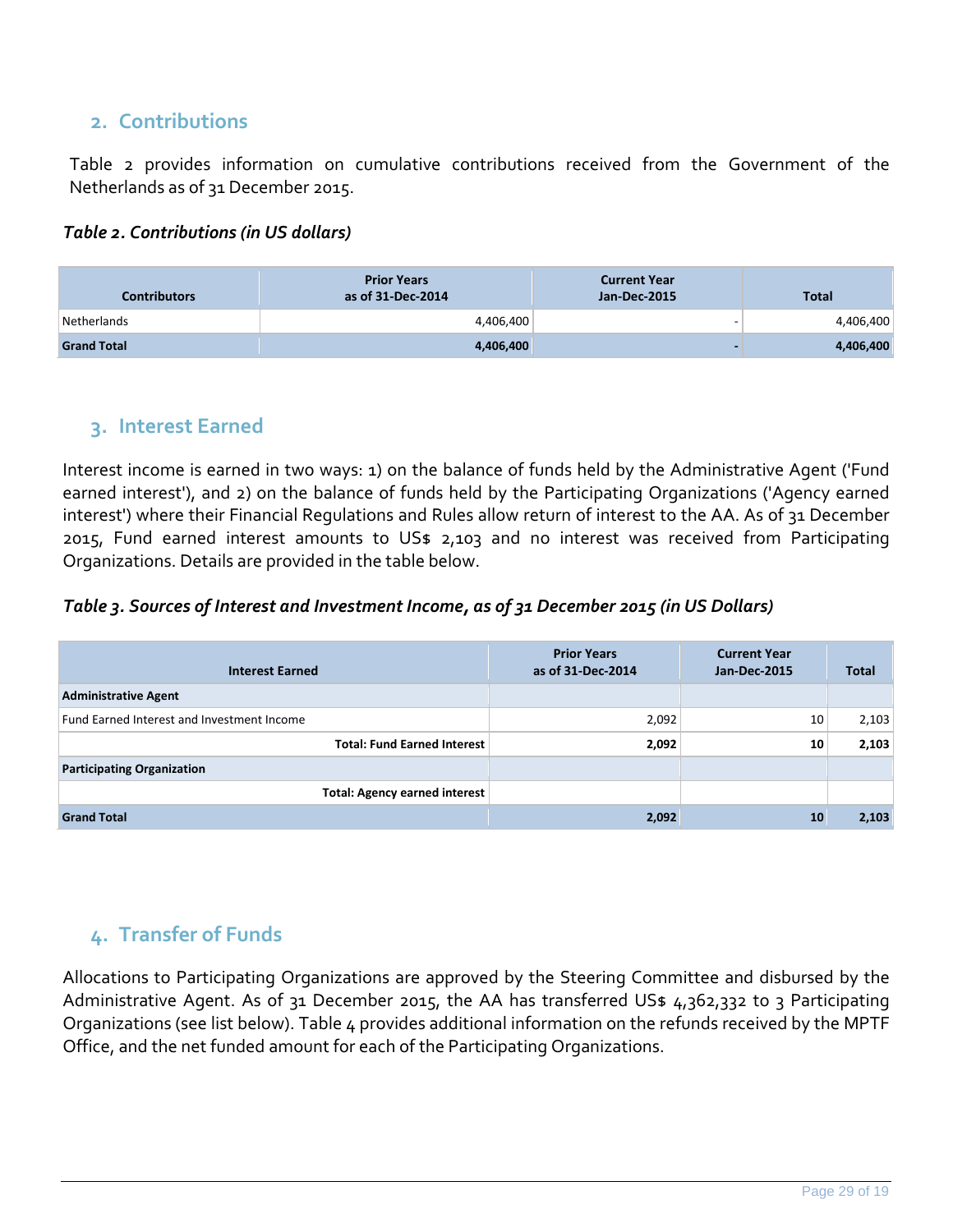#### *Table 4. Transfer, Refund, and Net Funded Amount by Participating Organization, as of 31 December 2015 (in US Dollars)*

| <b>Participating</b> |                  | Prior Years as of 31-Dec-2014 |                   | <b>Current Year Jan-Dec-2015</b> |                |                   |                  | <b>Total</b>   |                   |
|----------------------|------------------|-------------------------------|-------------------|----------------------------------|----------------|-------------------|------------------|----------------|-------------------|
| <b>Organization</b>  | <b>Transfers</b> | <b>Refunds</b>                | <b>Net Funded</b> | <b>Transfers</b>                 | <b>Refunds</b> | <b>Net Funded</b> | <b>Transfers</b> | <b>Refunds</b> | <b>Net Funded</b> |
| <b>UNDESA</b>        | 260,500          |                               | 260.500           |                                  |                |                   | 260,500          |                | 260,500           |
| <b>UNDP</b>          | 1,939,131        |                               | 1,939,131         |                                  |                |                   | 1,939,131        |                | 1,939,131         |
| <b>UNEP</b>          | 2,162,701        |                               | 2,162,701         |                                  |                |                   | 2,162,701        |                | 2,162,701         |
| <b>Grand Total</b>   | 4,362,332        |                               | 4,362,332         |                                  |                |                   | 4,362,332        |                | 4,362,332         |

# <span id="page-29-0"></span>**5. Overall Expenditure and Financial Delivery Rates**

All final expenditures reported for the year 2015 were submitted by the Headquarters of the Participating Organizations. These were consolidated by the MPTF Office.

#### <span id="page-29-1"></span>**5.1 Expenditure Reported by Participating Organization**

As shown in table below, the cumulative net funded amount is US\$ 4,362,332 and cumulative expenditures reported by the Participating Organizations amount to US\$ 3,931,587. This equates to an overall Fund expenditure delivery rate of 90 percent.

#### *Table 5.1. Net Funded Amount, Reported Expenditure, and Financial Delivery by Participating Organization, as of 31 December 2015 (in US Dollars)*

|                               |                           |                             | <b>Expenditure</b>                      |                                            |                   |                           |
|-------------------------------|---------------------------|-----------------------------|-----------------------------------------|--------------------------------------------|-------------------|---------------------------|
| Participating<br>Organization | Approved<br><b>Amount</b> | <b>Net Funded</b><br>Amount | <b>Prior Years</b><br>as of 31-Dec-2014 | <b>Current Year</b><br><b>Jan-Dec-2015</b> | <b>Cumulative</b> | <b>Delivery Rate</b><br>% |
| <b>UNDESA</b>                 | 260,500                   | 260,500                     | 132,842                                 | 53,918                                     | 186,759           | 71.69                     |
| <b>UNDP</b>                   | 1,939,131                 | 1,939,131                   | 1,627,910                               | 44,476                                     | 1,672,387         | 86.24                     |
| <b>UNEP</b>                   | 2,162,701                 | 2,162,701                   | 617,721                                 | 1,454,720                                  | 2,072,441         | 95.83                     |
| <b>Grand Total</b>            | 4,362,332                 | 4,362,332                   | 2,378,473                               | 1,553,114                                  | 3,931,587         | 90.13                     |

#### <span id="page-29-2"></span>**5.2. Expenditure Reported by Category**

Project expenditures are incurred and monitored by each Participating Organization and are reported as per the agreed categories for inter-agency harmonized reporting.

Table 5.2 reflects expenditure reported in the UNDG expense categories.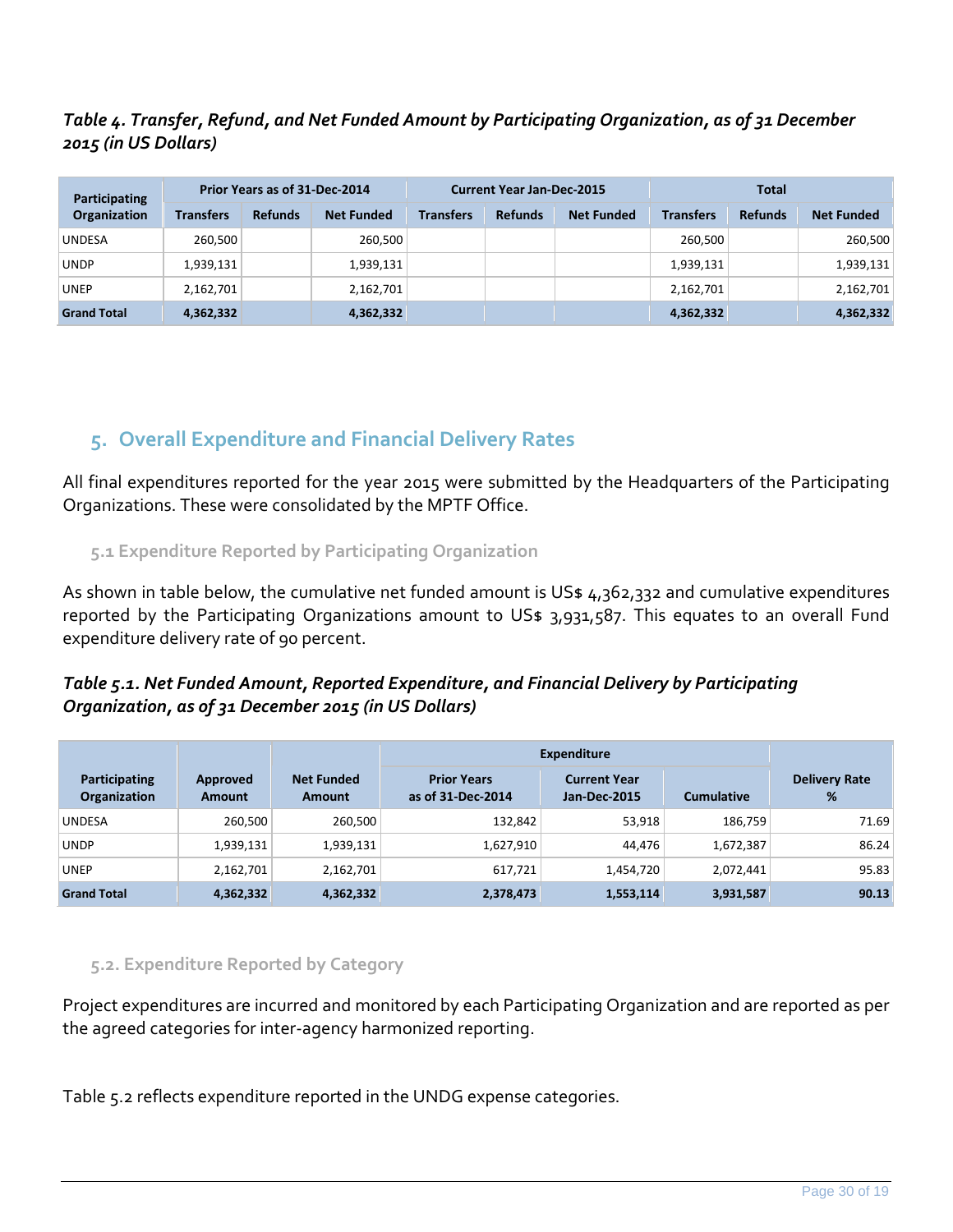#### **2012 CEB Expense Categories**

- 1. Staff and personnel costs
- 2. Supplies, commodities and materials
- 3. Equipment, vehicles, furniture and depreciation
- 4. Contractual services
- 5. Travel
- 6. Transfers and grants
- 7. General operating expenses
- 8. Indirect costs

#### *Table 5.2. Expenditure by UNDG Budget Category, as of 31 December 2015 (in US Dollars)*

|                                   | <b>Expenditure</b>                      |                                            |              |                                                     |
|-----------------------------------|-----------------------------------------|--------------------------------------------|--------------|-----------------------------------------------------|
| Category                          | <b>Prior Years</b><br>as of 31-Dec-2014 | <b>Current Year</b><br><b>Jan-Dec-2015</b> | <b>Total</b> | <b>Percentage of Total</b><br><b>Programme Cost</b> |
| <b>Staff &amp; Personnel Cost</b> | 1,192,987                               | 669,839                                    | 1,862,827    | 50.58                                               |
| Suppl, Comm, Materials            |                                         |                                            |              |                                                     |
| Equip, Veh, Furn, Depn            |                                         |                                            |              |                                                     |
| <b>Contractual Services</b>       | 200,115                                 | 46,299                                     | 246,414      | 6.69                                                |
| Travel                            | 412,267                                 | 78,229                                     | 490,496      | 13.32                                               |
| <b>Transfers and Grants</b>       | 169,206                                 | 657,700                                    | 826,906      | 22.45                                               |
| <b>General Operating</b>          | 256,185                                 | 331                                        | 256,516      | 6.96                                                |
| <b>Programme Costs Total</b>      | 2,230,760                               | 1,452,399                                  | 3,683,159    | 100.00                                              |
| Indirect Support Costs Total      | 147,713                                 | 100,715                                    | 248,428      | 6.74                                                |
| <b>Total</b>                      | 2,378,473                               | 1,553,114                                  | 3,931,587    |                                                     |

### <span id="page-30-0"></span>**6. Cost Recovery**

Cost recovery policies for the Fund are guided by the applicable provisions of the Terms of Reference, the MOU concluded between the Administrative Agent and Participating Organizations, and the SAAs concluded between the Administrative Agent and Contributors, based on rates approved by UNDG. The policies in place, as of 31 December 2015, were as follows:

- **The Administrative Agent (AA) fee**: 1% is charged at the time of contributor deposit and covers services provided on that contribution for the entire duration of the Fund. In the reporting period US\$ 0 was deducted in AA-fees. Cumulatively, as of 31 December 2015, US\$ 44,064 has been charged in AA-fees.
- **Indirect Costs of Participating Organizations**: Participating Organizations may charge 7% indirect costs. In the current reporting period US\$ 100,715 was deducted in indirect costs by Participating Organizations. Cumulatively, indirect costs amount to US\$ 248,428 as of 31 December 2015.